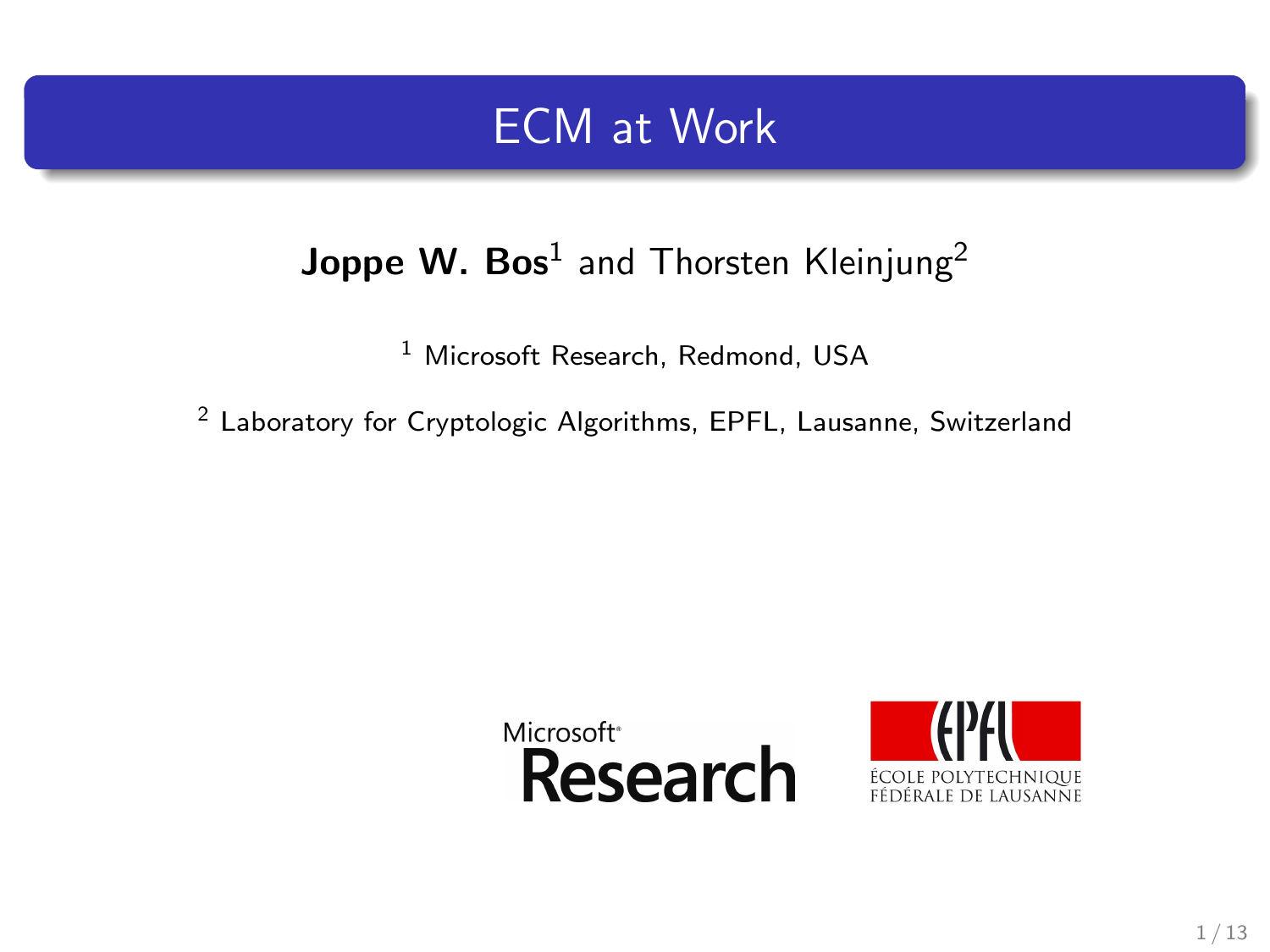### ECM at Work

### Joppe W. Bos $^1$  and Thorsten Kleinjung $^2$

<sup>1</sup> Microsoft Research, Redmond, USA

<sup>2</sup> Laboratory for Cryptologic Algorithms, EPFL, Lausanne, Switzerland



Happy Sinterklaas!

Microsoft<sup>®</sup> **Research** 

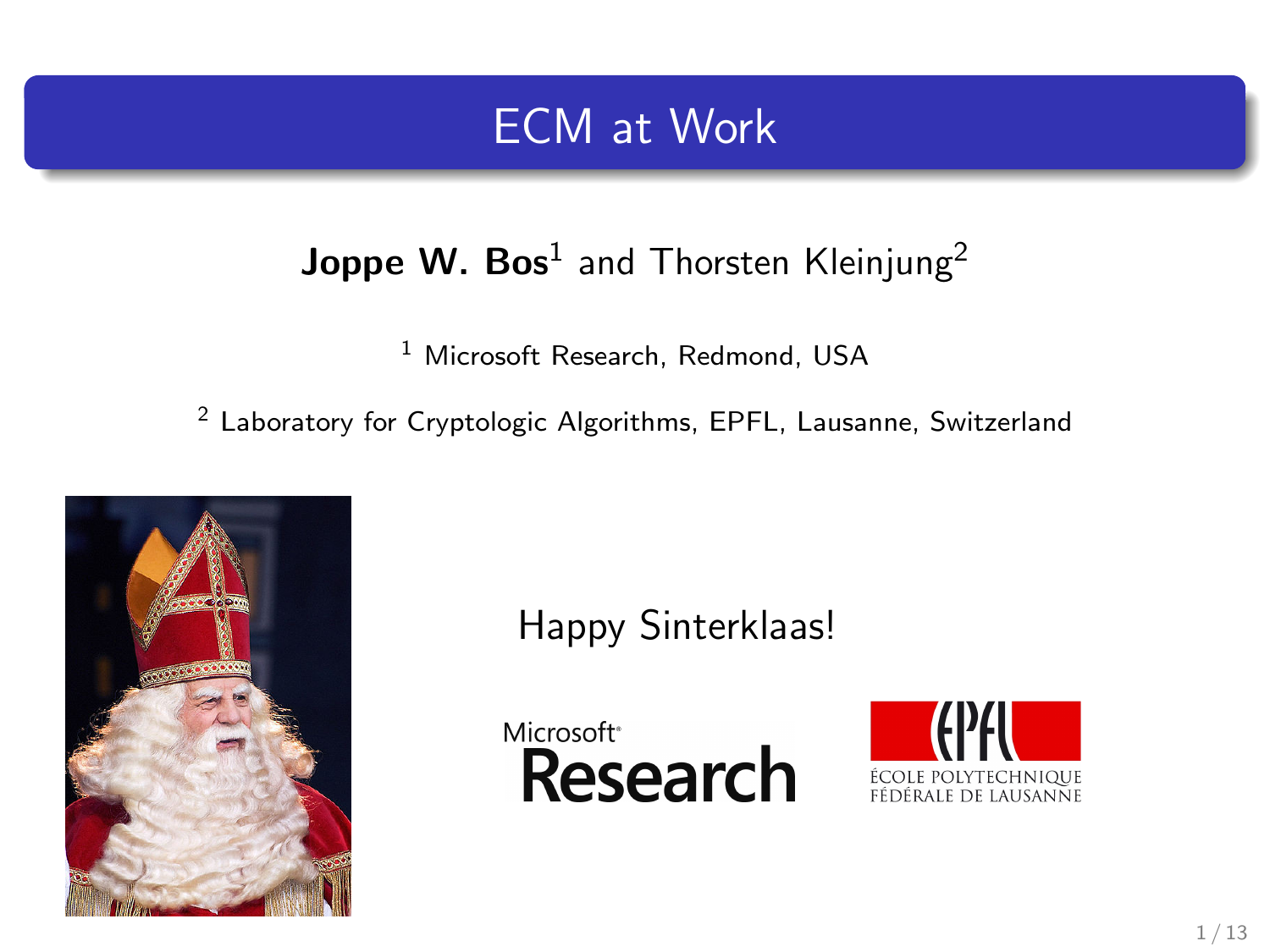## Security assessment of public-key cryptography

Most-widely used public-key cryptosystem: RSA Integer factorization problem ( $n = pq$  with  $p \approx q$ ) Factoring RSA-like numbers: Number Field Sieve (NFS)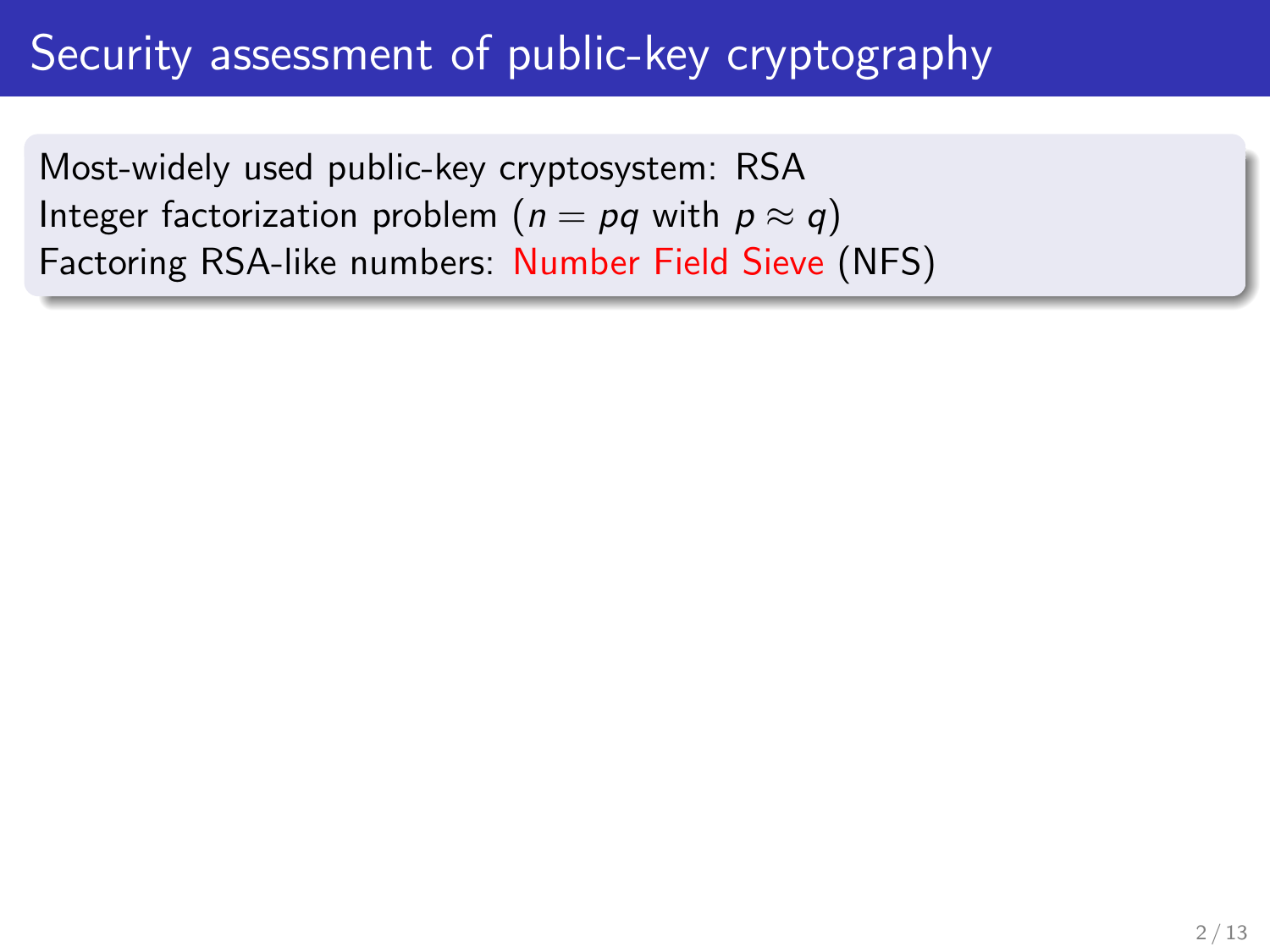## Security assessment of public-key cryptography

Most-widely used public-key cryptosystem: RSA Integer factorization problem ( $n = pq$  with  $p \approx q$ ) Factoring RSA-like numbers: Number Field Sieve (NFS)

### Inside NFS factor many small numbers: cofactorization

$$
\begin{array}{c}\text{primality testing} \\\text{trial division} \\ \text{FCM} \end{array}\Bigg\} \approx 1/3 \text{ of the run-time for RSA-768 [CRYPTO'10] \\\newline
$$

A. K. Lenstra and H. W. Lenstra, Jr. The Development of the Number Field Sieve, Lecture Notes in Mathematics, 1993 H. W. Lenstra Jr. Factoring integers with elliptic curves. Annals of Mathematics, 1987.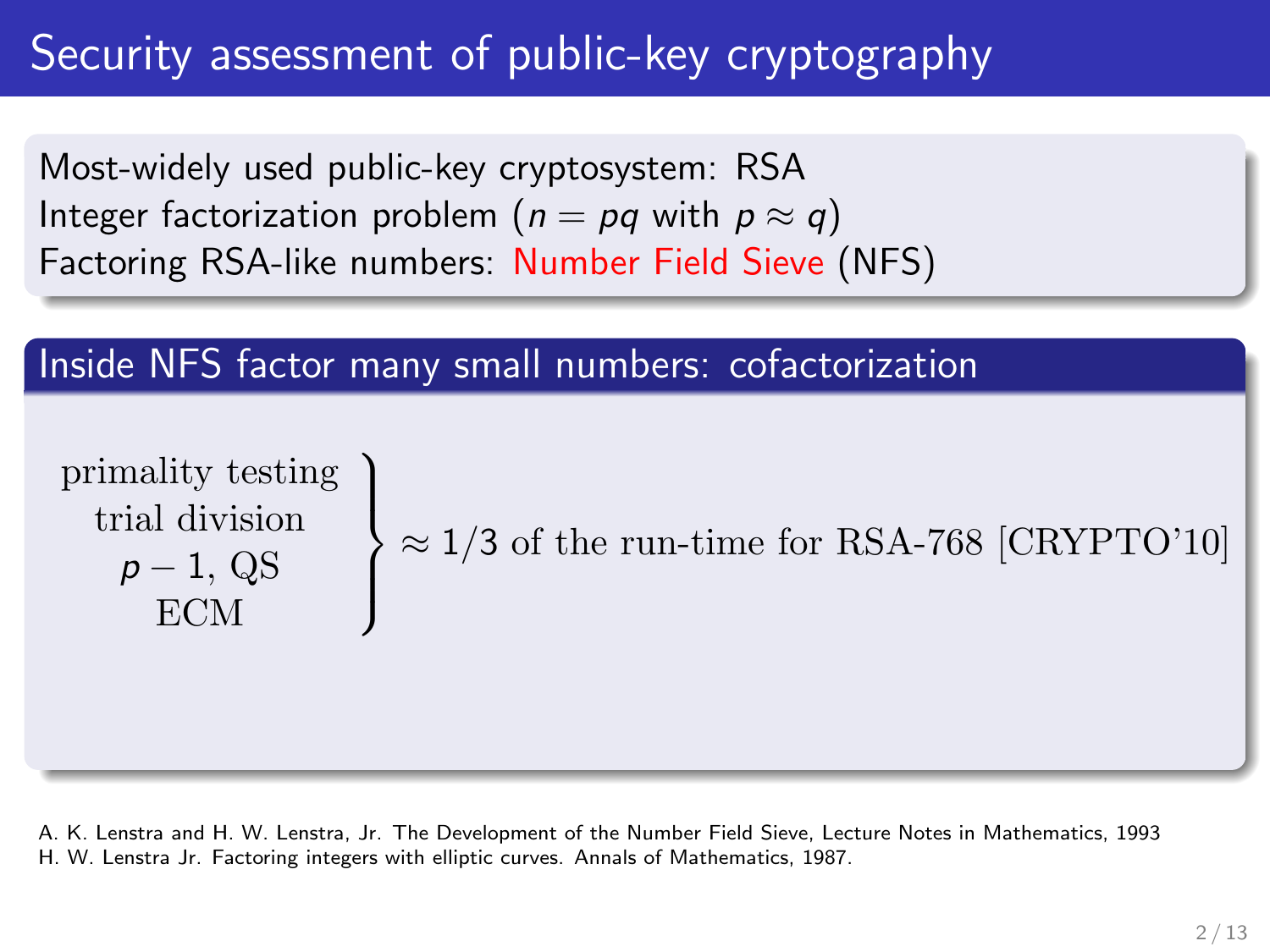# Security assessment of public-key cryptography

Most-widely used public-key cryptosystem: RSA Integer factorization problem ( $n = pq$  with  $p \approx q$ ) Factoring RSA-like numbers: Number Field Sieve (NFS)

### Inside NFS factor many small numbers: cofactorization

$$
\begin{array}{c}\n\text{primality testing} \\
\text{trial division} \\
\hline\n\rho - 1, \text{QS} \\
\hline\n\text{ECM}\n\end{array}\n\right\} ≈ 1/3 \text{ of the run-time for RSA-768 [CRYPTO'10]}
$$

Offloading this work (to FPGA, GPU) is an active research area, since faster cofactorization  $\rightarrow$  faster NFS

A. K. Lenstra and H. W. Lenstra, Jr. The Development of the Number Field Sieve, Lecture Notes in Mathematics, 1993 H. W. Lenstra Jr. Factoring integers with elliptic curves. Annals of Mathematics, 1987.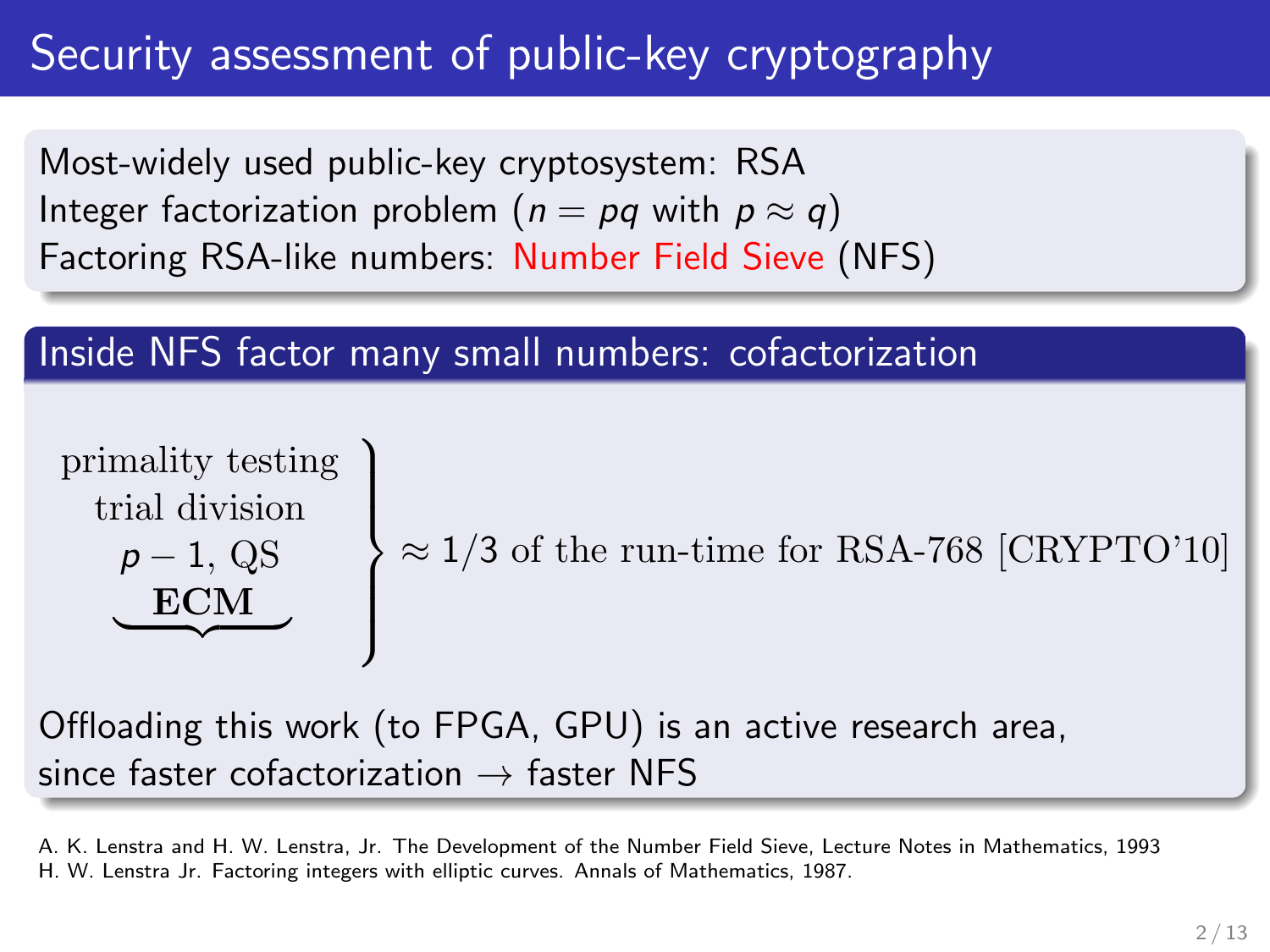# Elliptic Curve Method (ECM)

Try and factor  $n = p \cdot q$  with  $1 < p < q < n$ . Repeat:

- Pick a random point P and construct an elliptic E over  $Z/nZ$ containing P
- Compute  $Q = kP \in E(\mathbf{Z}/n\mathbf{Z})$  for some  $k \in \mathbf{Z}$
- If  $\#E(\mathbf{F}_p) \mid k$  (and  $\#E(\mathbf{Z}/q\mathbf{Z}) \nmid k$ ) then Q and the neutral element become the same modulo p
- $p = \gcd(n, Q_z)$

In practice given a bound  $B_1 \in \mathbb{Z}: k = \text{lcm}(1, 2, \ldots, B_1)$ 

H. W. Lenstra Jr. Factoring integers with elliptic curves. Annals of Mathematics, 1987.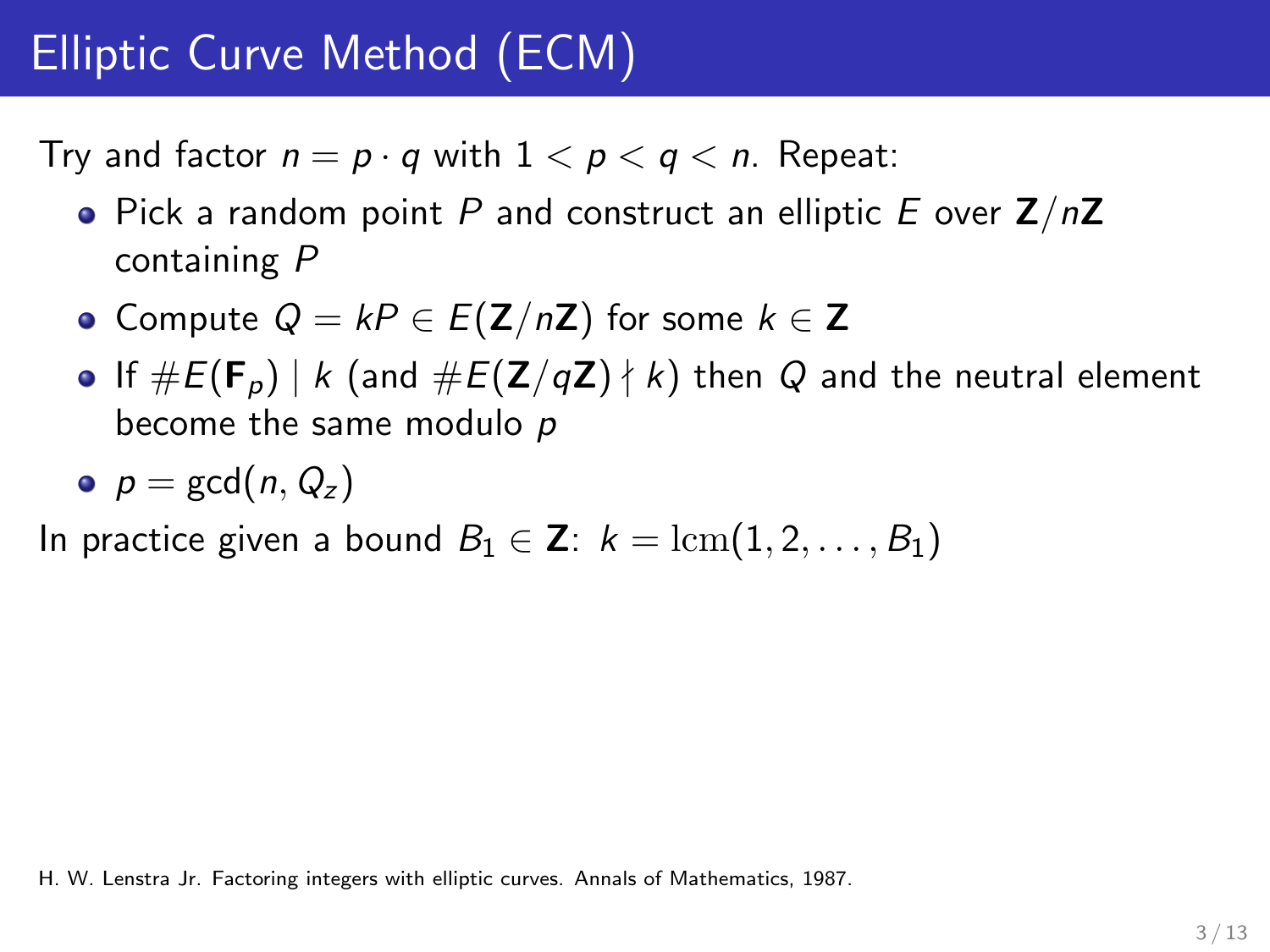# Elliptic Curve Method (ECM)

Try and factor  $n = p \cdot q$  with  $1 < p < q < n$ . Repeat:

- Pick a random point P and construct an elliptic E over  $Z/nZ$ containing P
- Compute  $Q = kP \in E(\mathbf{Z}/n\mathbf{Z})$  for some  $k \in \mathbf{Z}$
- If  $\#E(\mathbf{F}_p) \mid k$  (and  $\#E(\mathbf{Z}/q\mathbf{Z}) \nmid k$ ) then Q and the neutral element become the same modulo p
- $p = \gcd(n, Q_z)$

In practice given a bound  $B_1 \in \mathbb{Z}: k = \text{lcm}(1, 2, \ldots, B_1)$ 

$$
O(e^{(\sqrt{2}+o(1))(\sqrt{\log p \log \log p})}M(\log n))
$$

 $\bullet$   $M(\log n)$  represents the complexity of multiplication modulo n •  $o(1)$  is for  $p \to \infty$ 

H. W. Lenstra Jr. Factoring integers with elliptic curves. Annals of Mathematics, 1987.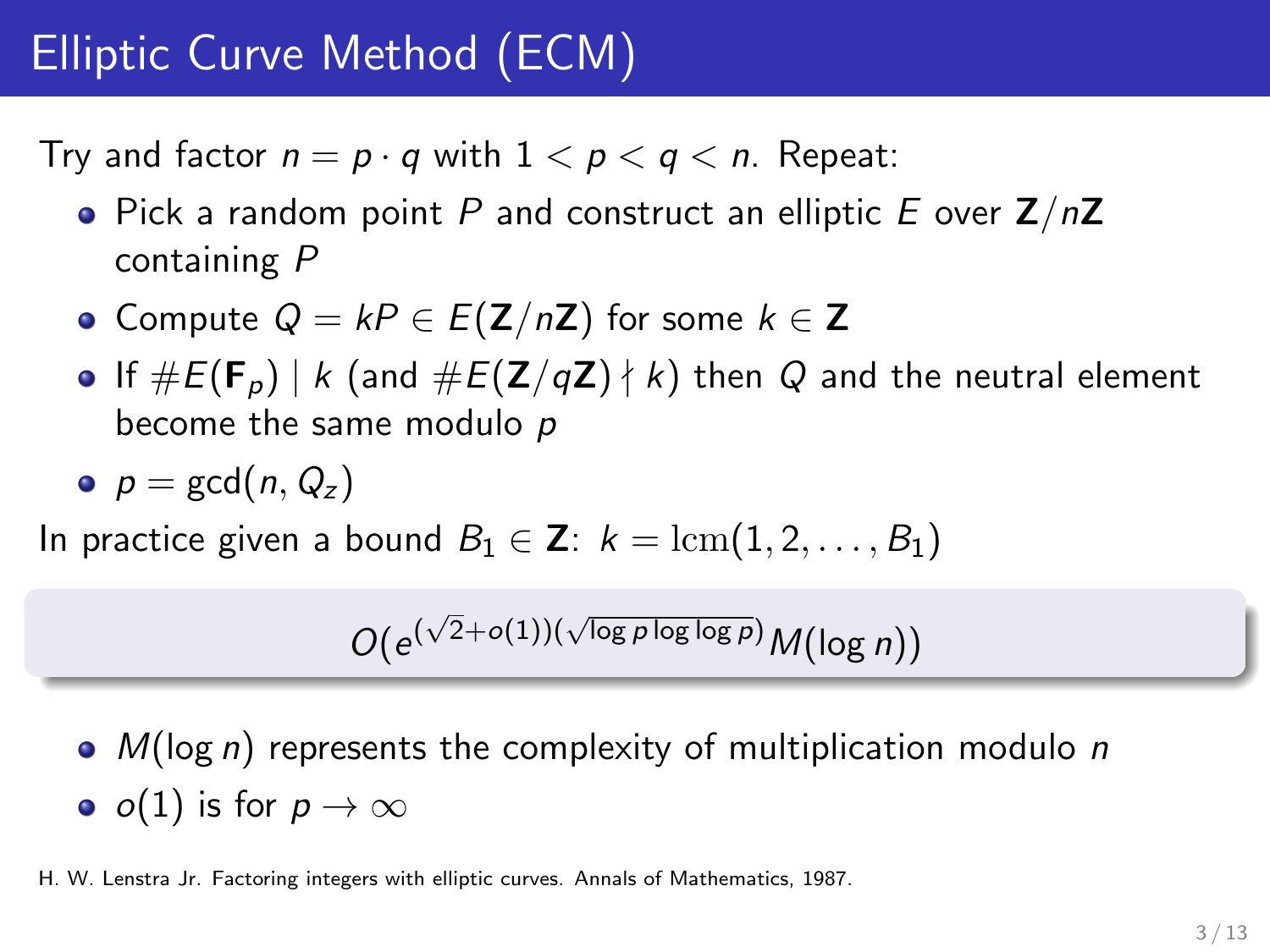# Edwards Curves (based on work by Euler & Gauss)

- **e** Edwards curves
- **Twisted Edwards curves**
- **o** Inverted Edwards coordinates
- **Extended twisted Edwards coordinates**

A twisted Edwards curve is defined  $(ad(a-d) \neq 0)$ 

$$
ax^2 + y^2 = 1 + dx^2y^2
$$
 and  $(ax^2 + y^2)z^2 = z^4 + dx^2y^2$ 

2007: H. M. Edwards. A normal form for elliptic curves. Bulletin of the American Mathematical Society 2007: D. J. Bernstein and T. Lange. Faster addition and doubling on elliptic curves. Asiacrypt 2008: H. Hisil, K. K.-H. Wong, G. Carter, and E. Dawson. Twisted Edwards curves revisited. Asiacrypt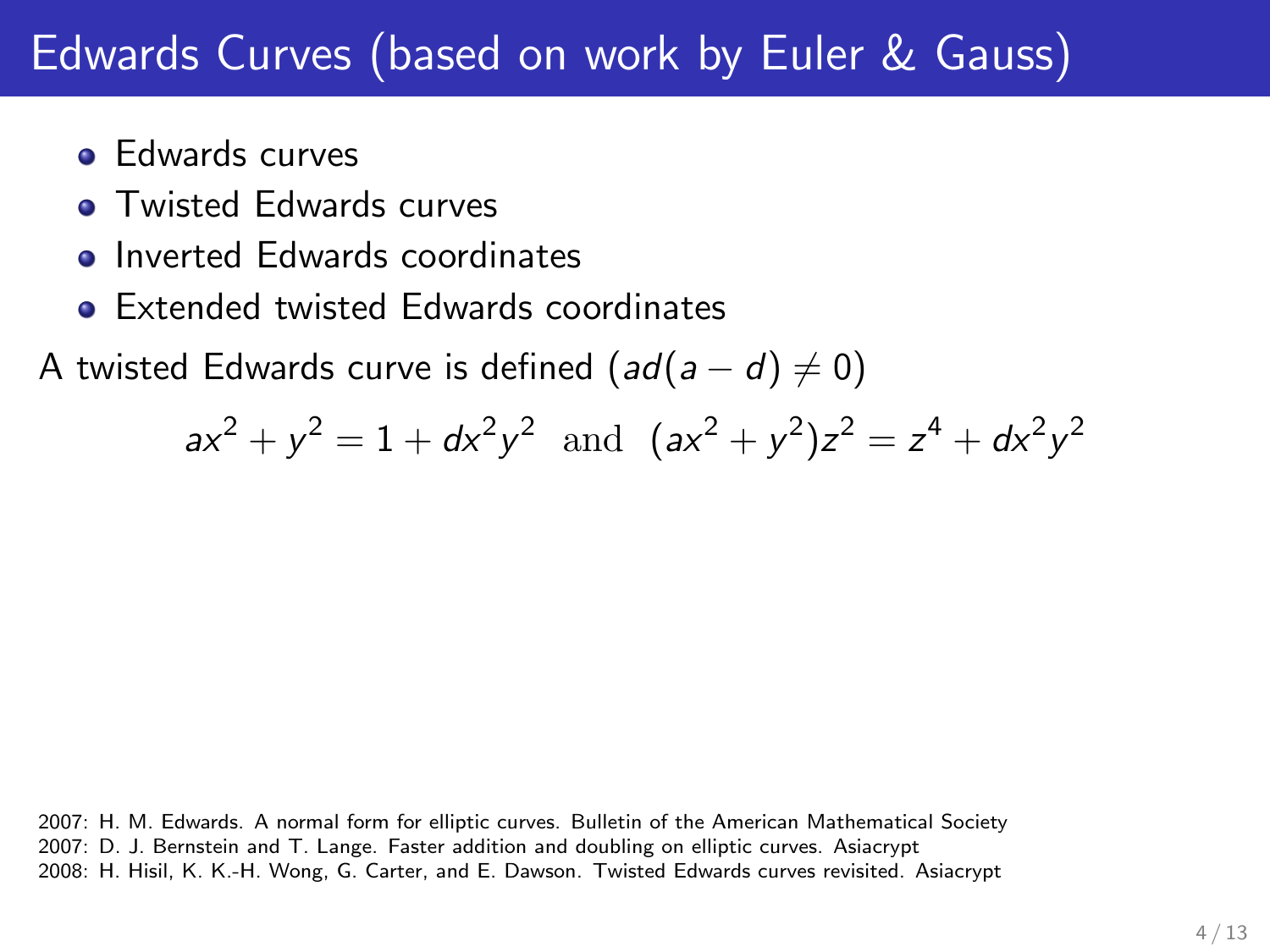# Edwards Curves (based on work by Euler & Gauss)

- **Edwards curves**
- **Twisted Edwards curves**
- **o** Inverted Edwards coordinates
- Extended twisted Edwards coordinates

A twisted Edwards curve is defined  $(ad(a-d) \neq 0)$ 

$$
ax^2 + y^2 = 1 + dx^2y^2
$$
 and  $(ax^2 + y^2)z^2 = z^4 + dx^2y^2$ 

Elliptic Curve Point Addition 
$$
\begin{cases} a = -1: 8M \\ a = -1, z_1 = 1: 7M \end{cases}
$$

Elliptic Curve Point Duplication:  $a = -1$ : 3M + 4S

2007: H. M. Edwards. A normal form for elliptic curves. Bulletin of the American Mathematical Society 2007: D. J. Bernstein and T. Lange. Faster addition and doubling on elliptic curves. Asiacrypt 2008: H. Hisil, K. K.-H. Wong, G. Carter, and E. Dawson. Twisted Edwards curves revisited. Asiacrypt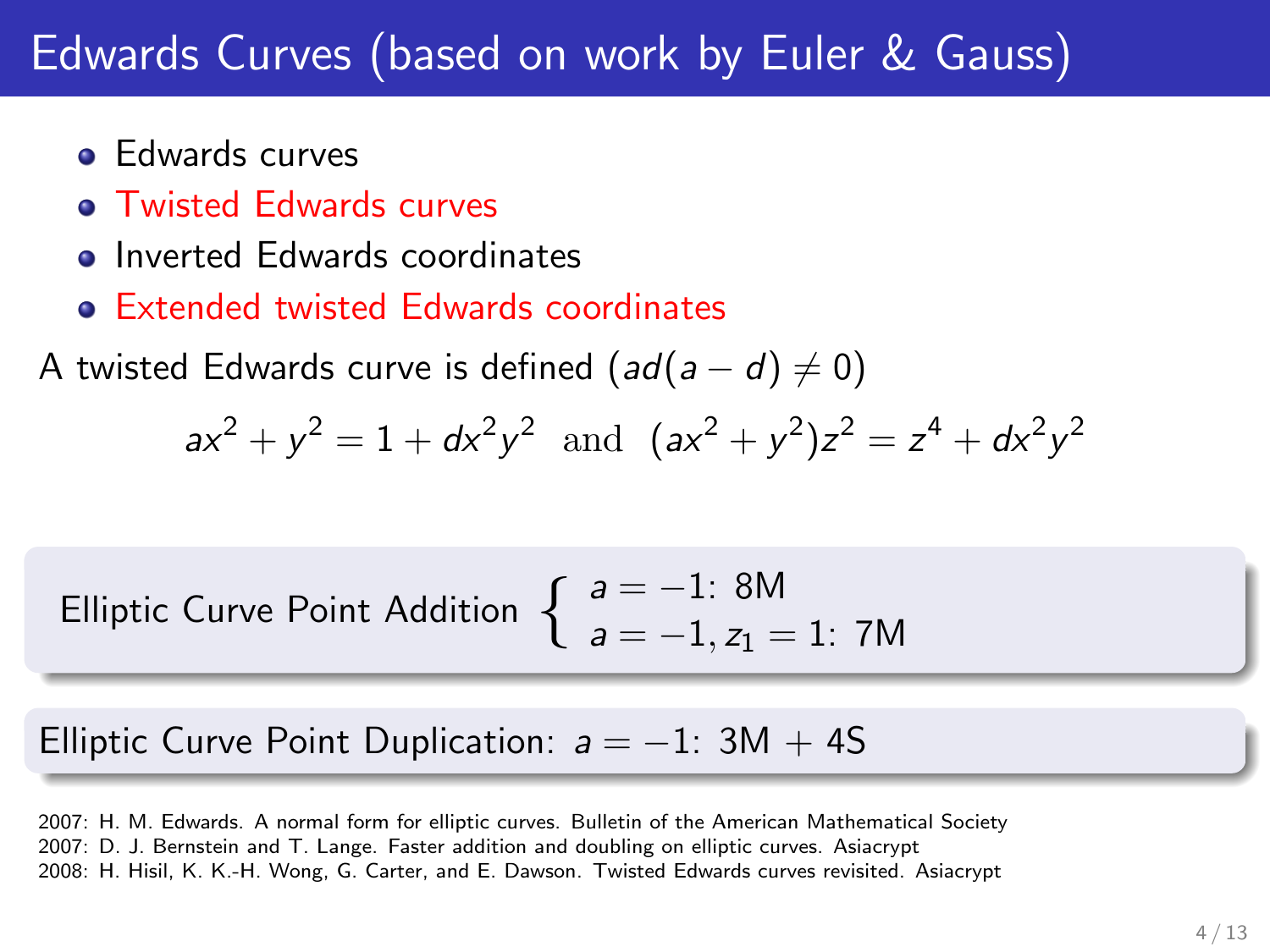## **Motivation**

|           | <b>GMP-ECM</b><br>Montgomery curves |                |             | EECM-MPFQ      |                |                |             |       |
|-----------|-------------------------------------|----------------|-------------|----------------|----------------|----------------|-------------|-------|
| <b>B1</b> |                                     |                |             | Edwards curves |                |                |             |       |
|           | $\#\mathsf{S}$                      | $\#\mathsf{M}$ | $\#S + \#M$ | #R             | $\#\mathsf{S}$ | $\#\mathsf{M}$ | $\#S + \#M$ | $\#R$ |
| 256       | 1066                                | 2025           | 3091        | 14             | 1436           | 1638           | 3074        | 38    |
| 512       | 2 2 0 0                             | 4 2 1 0        | 6410        | 14             | 2952           | 3183           | 6 1 3 5     | 62    |
| 1024      | 4422                                | 8494           | 12916       | 14             | 5892           | 6144           | 12036       | 134   |
| 8192      | 35 508                              | 68920          | 104 428     | 14             | 47156          | 45884          | 93 040      | 550   |

P. Zimmermann and B. Dodson. 20 Years of ECM. Algorithmic Number Theory Symposium – ANTS 2006 D. J. Bernstein, P. Birkner, T. Lange, and C. Peters. ECM using Edwards curves. Mathematics of Computation (to appear)

D. J. Bernstein, P. Birkner, and T. Lange. Starfish on strike. Latincrypt, 2010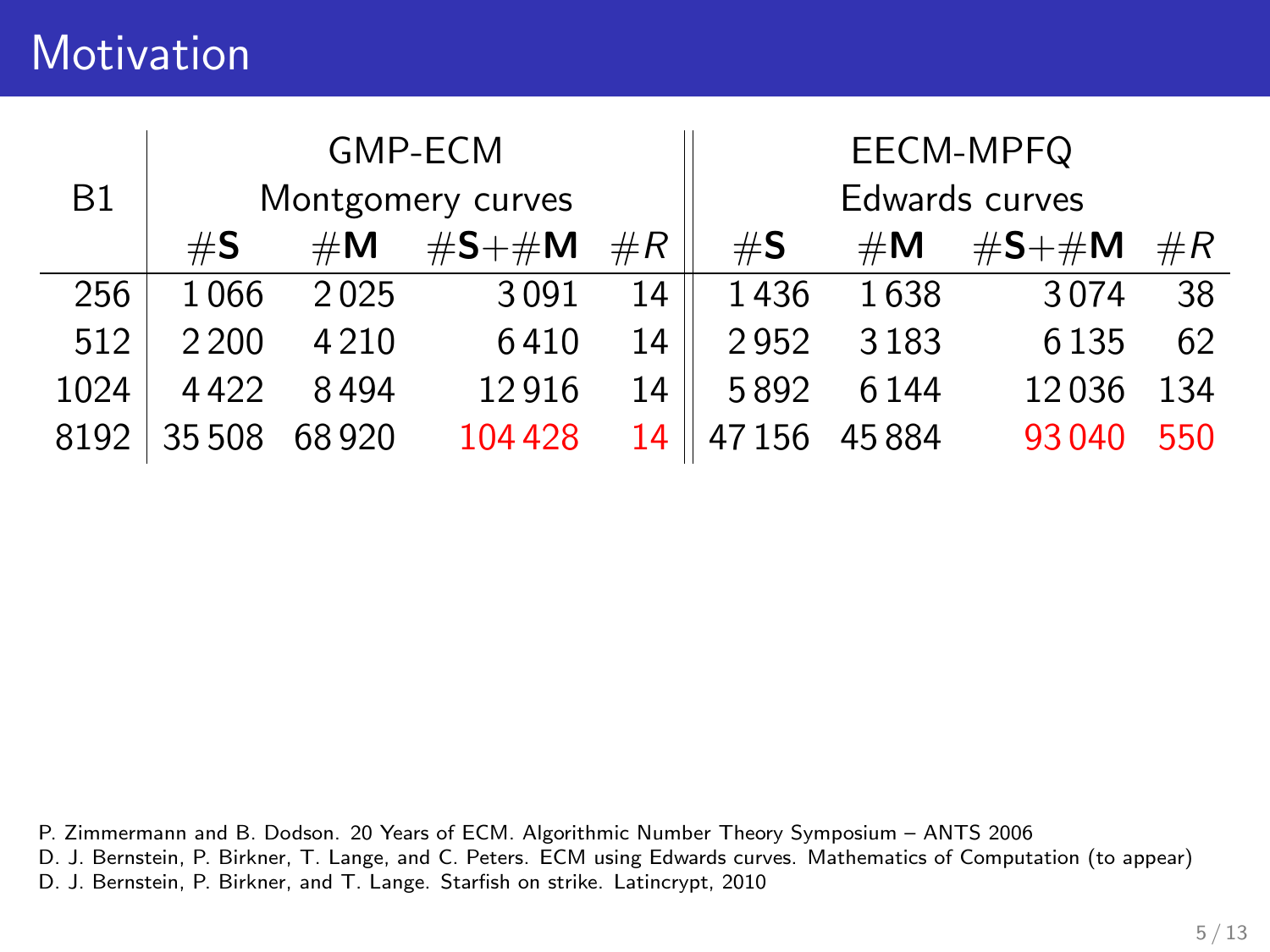## **Motivation**

|      | GMP-ECM<br>Montgomery curves |                |             | EECM-MPFQ      |                |                |             |       |
|------|------------------------------|----------------|-------------|----------------|----------------|----------------|-------------|-------|
| B1   |                              |                |             | Edwards curves |                |                |             |       |
|      | #S                           | $\#\mathsf{M}$ | $\#S + \#M$ | $\#R$          | $\#\mathsf{S}$ | $\#\mathsf{M}$ | $\#S + \#M$ | $\#R$ |
| 256  | 1066                         | 2025           | 3091        | 14             | 1436           | 1638           | 3074        | 38    |
| 512  | 2 2 0 0                      | 4 2 1 0        | 6410        | 14             | 2952           | 3183           | 6 1 3 5     | 62    |
| 1024 | 4422                         | 8494           | 12916       | 14             | 5892           | 6144           | 12036       | 134   |
| 8192 | 35 508                       | 68920          | 104 428     | 14             | 47156          | 45884          | 93 040      | 550   |

#### Edwards curves vs Montgomery curves

 $\Box$  faster EC-arithmetic  $\Box$  more memory is required

 $\Rightarrow$  Difficult to run Edwards-ECM fast on memory-constrained devices

#### This work: faster, memory efficient Edwards ECM (on GPUs)

P. Zimmermann and B. Dodson. 20 Years of ECM. Algorithmic Number Theory Symposium – ANTS 2006

D. J. Bernstein, P. Birkner, T. Lange, and C. Peters. ECM using Edwards curves. Mathematics of Computation (to appear)

D. J. Bernstein, P. Birkner, and T. Lange. Starfish on strike. Latincrypt, 2010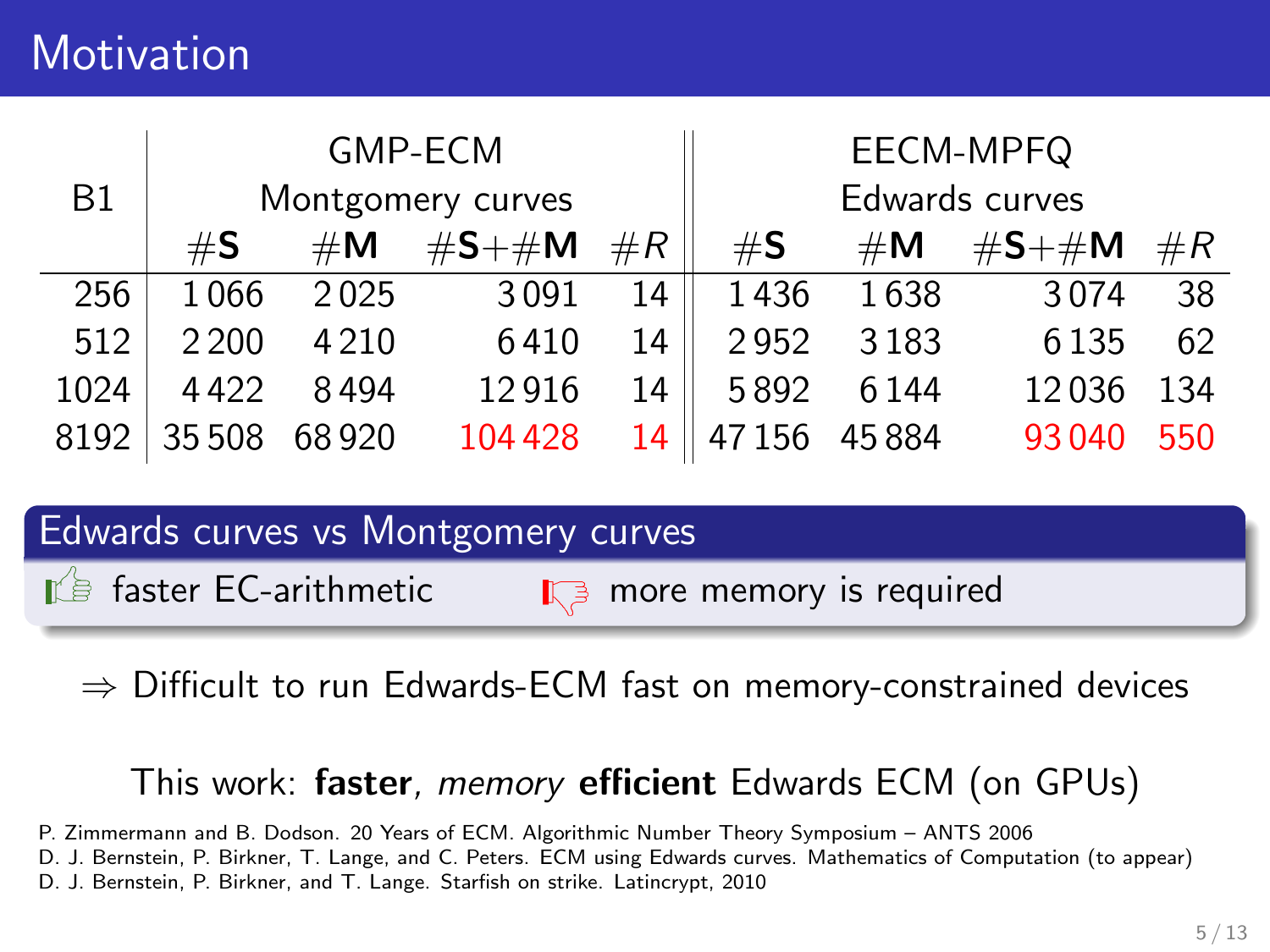In practice people use the same  $B_1$  for many numbers: Can we do better for a fixed  $B_1$ ?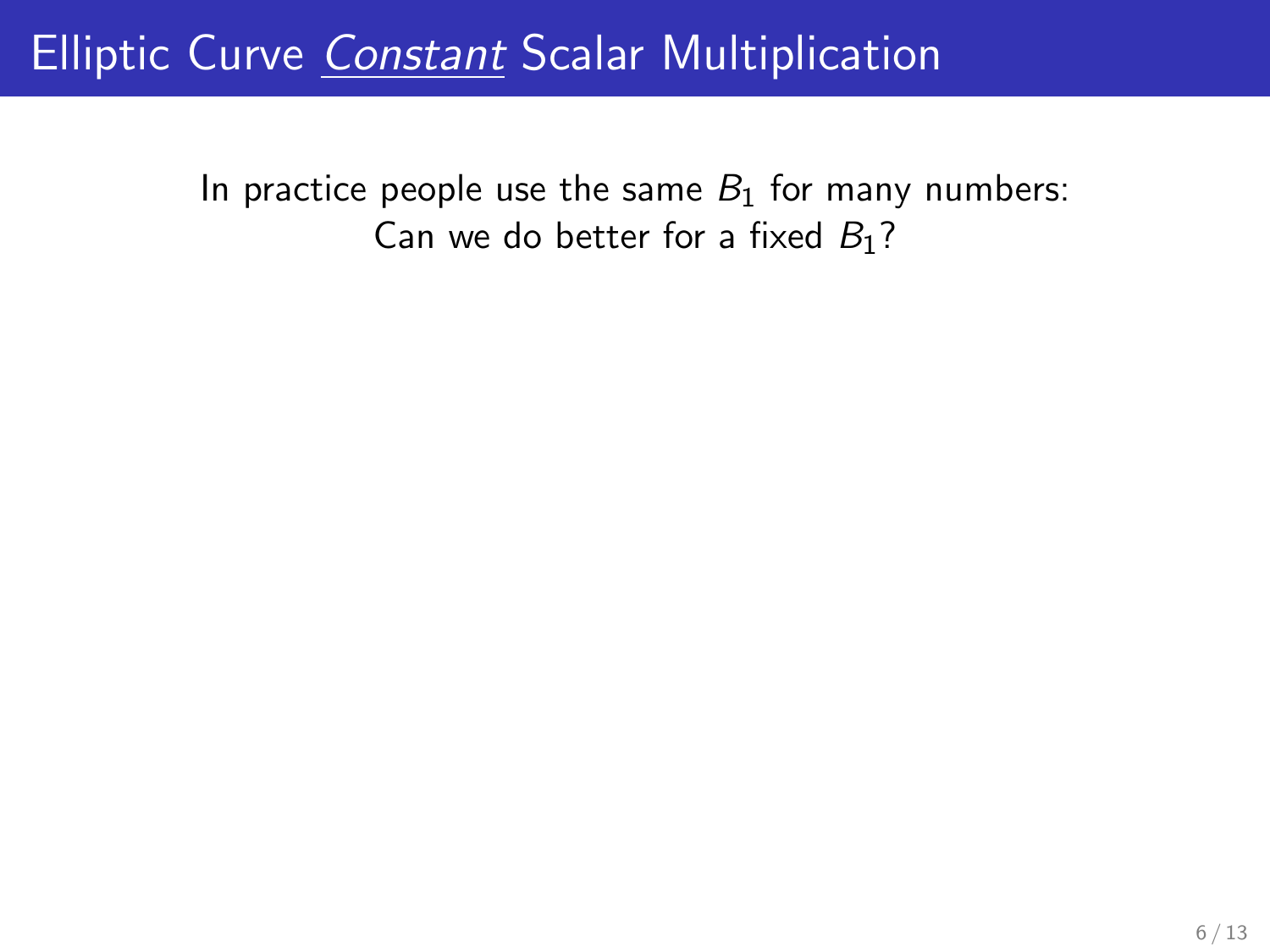### In practice people use the same  $B_1$  for many numbers: Can we do better for a fixed  $B_1$ ?

B. Dixon and A. K. Lenstra. Massively parallel elliptic curve factoring. Eurocrypt 1992.

Recall:  $k = \text{lcm}(1, 2, \ldots, B_1) = \prod_i p_i$  with  $p_i \leq B_1$  prime.

- **Observation:** Use double-and-add approach, no additional storage. Low Hamming-weight integers  $\rightarrow$  fewer EC-additions
- **Idea:** Search for low-weight prime products Partition the set of primes in subsets of cardinality of most three
- Result: Lowered the weight by  $\approx$  a factor three

(Computing the shortest addition chain is conjectured to be NP-hard)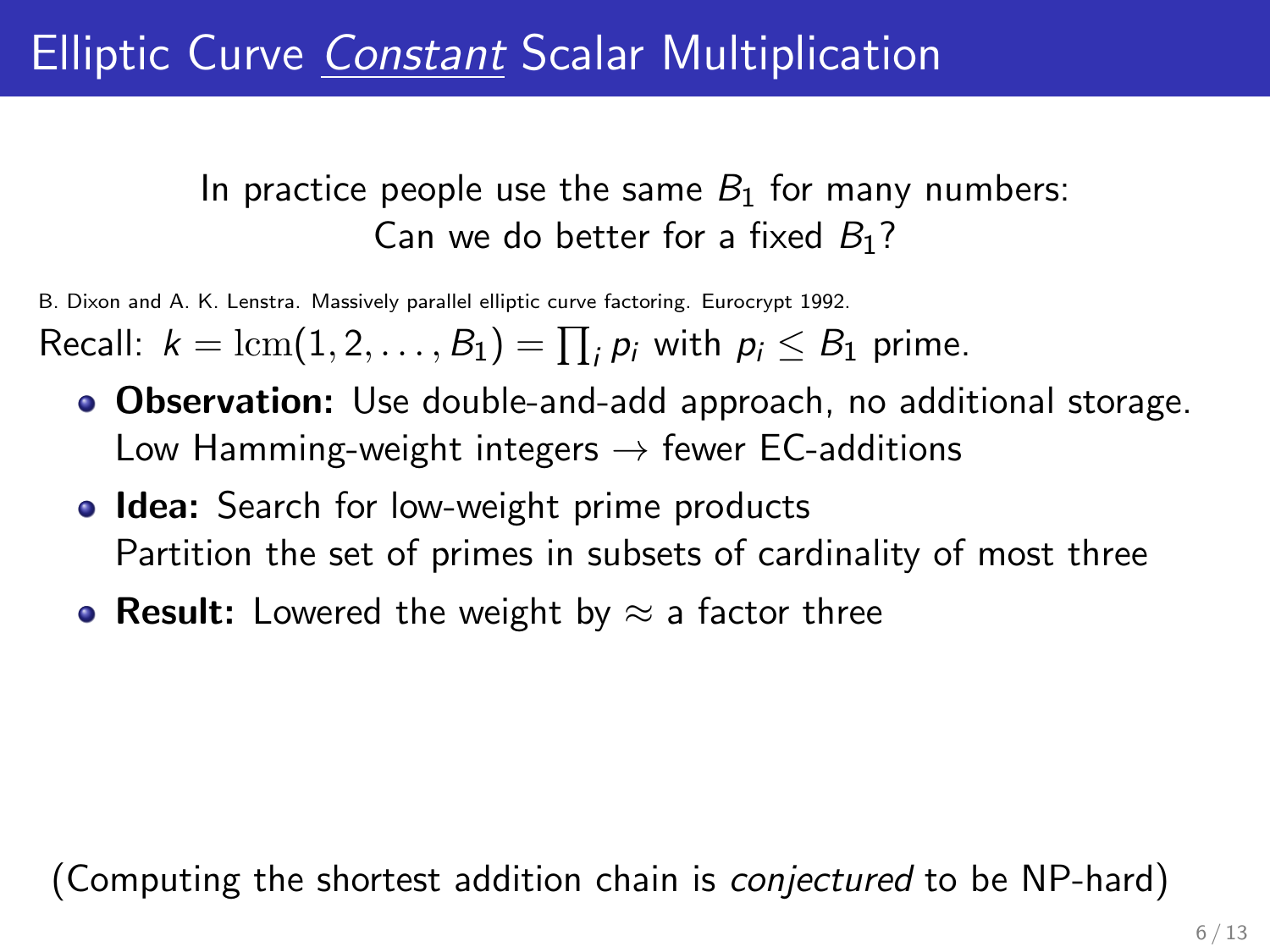### In practice people use the same  $B_1$  for many numbers: Can we do better for a fixed  $B_1$ ?

B. Dixon and A. K. Lenstra. Massively parallel elliptic curve factoring. Eurocrypt 1992.

Recall:  $k = \text{lcm}(1, 2, \ldots, B_1) = \prod_i p_i$  with  $p_i \leq B_1$  prime.

- **Observation:** Use double-and-add approach, no additional storage. Low Hamming-weight integers  $\rightarrow$  fewer EC-additions
- **Idea:** Search for low-weight prime products Partition the set of primes in subsets of cardinality of most three
- Result: Lowered the weight by  $\approx$  a factor three

```
1028107 \cdot 1030639 \cdot 1097101 = 1162496086223388673w(1028107) = 10, \quad w(1030639) = 16,w(1097101) = 11, \quad w(1162496086223388673) = 8
```
(Computing the shortest addition chain is conjectured to be NP-hard)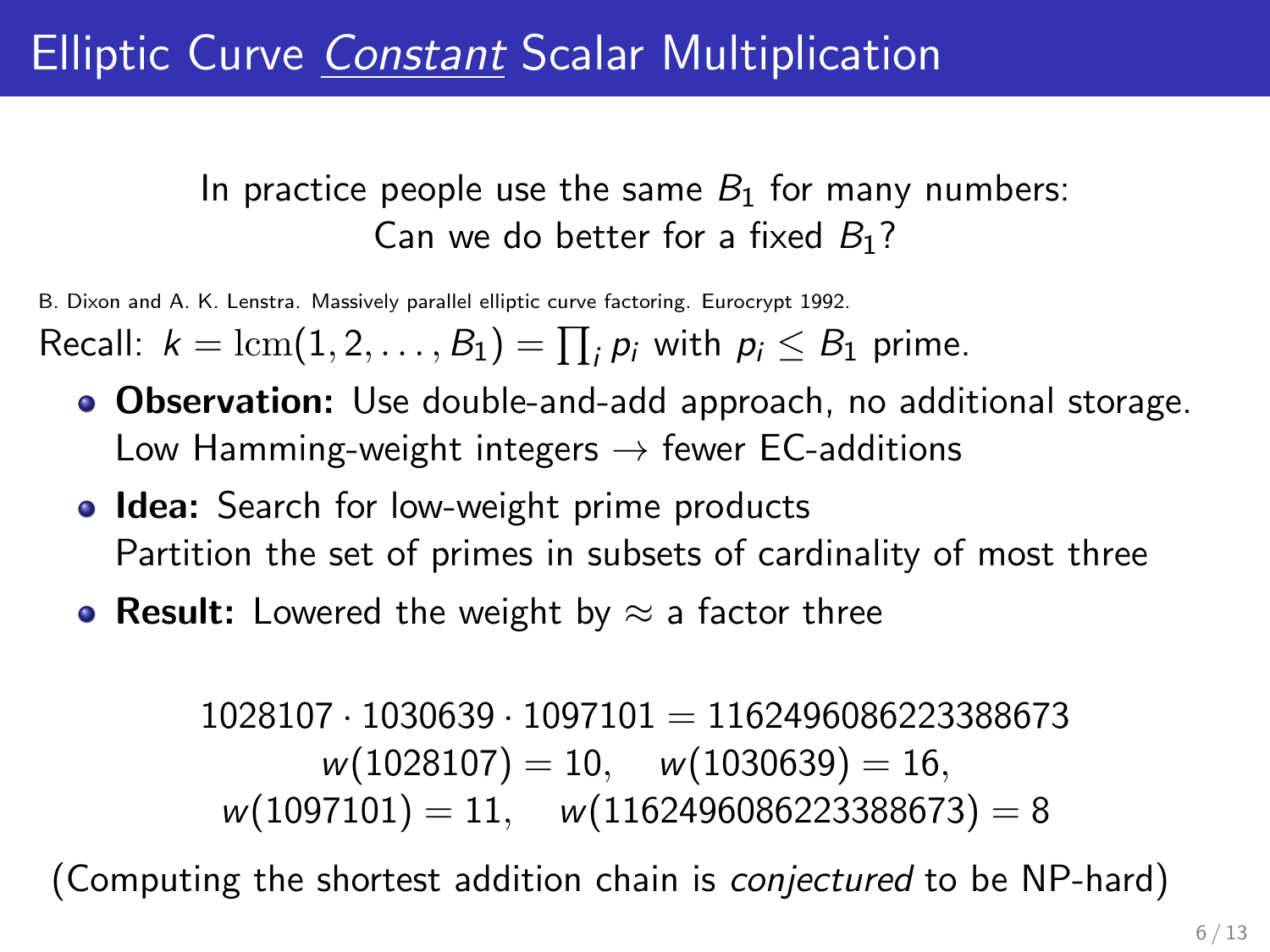We try the opposite approach  $(c(s) := #A$  in the addition chain)

- Generate integers s with "good"  $D/A$  ratio
- Test for  $\mathit{B}_{1}$ -smoothness and factor these integers  $s=\prod\hat{s}_{j}$

j J. Franke, T. Kleinjung, F. Morain, and T. Wirth. Proving the primality of very large numbers with fastECPP. Algorithmic Number Theory 2004

Subset cover problem under minimization constraints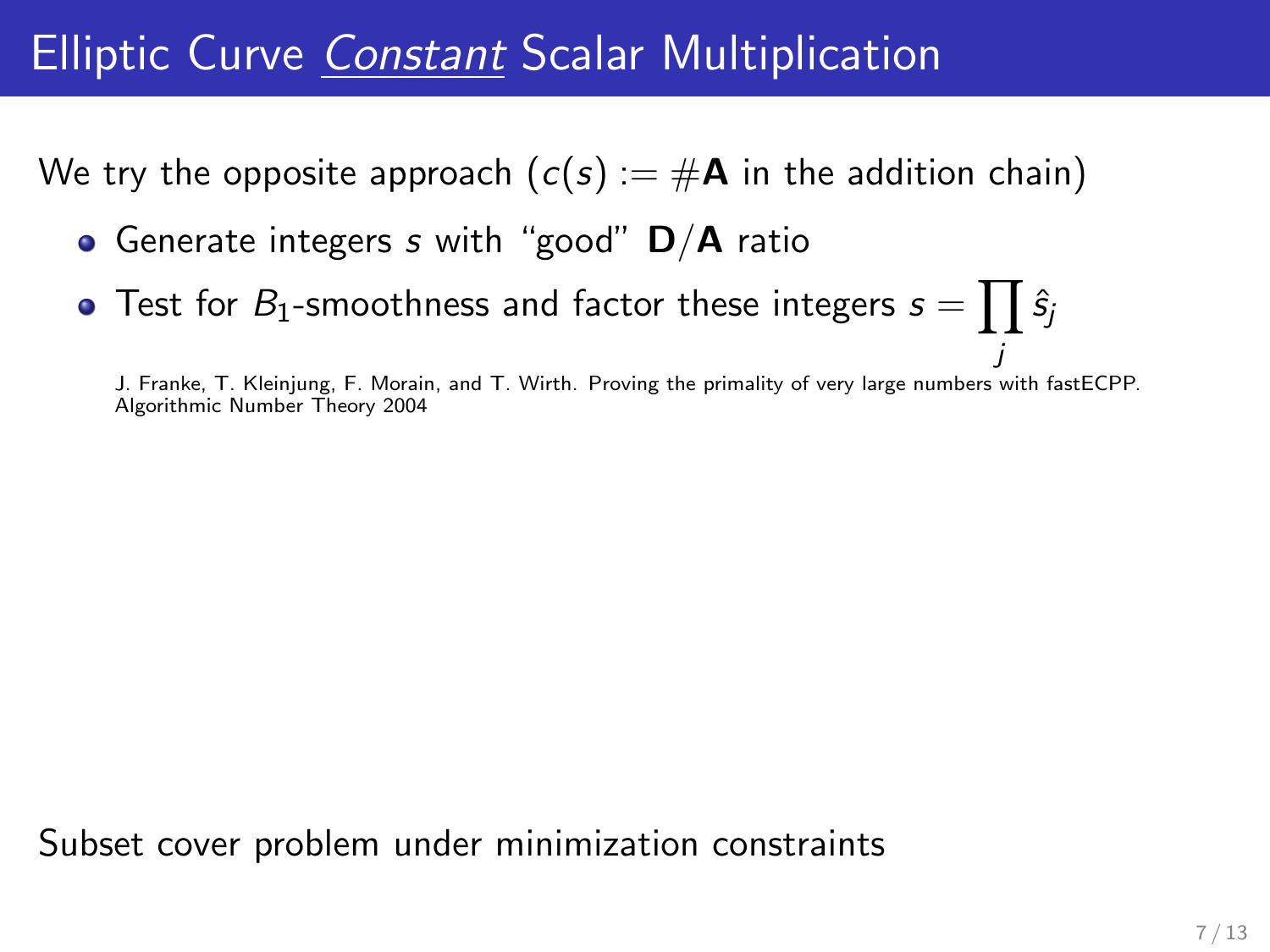We try the opposite approach  $(c(s) := #A$  in the addition chain)

- **•** Generate integers s with "good"  $D/A$  ratio
- Test for  $\mathit{B}_{1}$ -smoothness and factor these integers  $s=\prod\hat{s}_{j}$

j J. Franke, T. Kleinjung, F. Morain, and T. Wirth. Proving the primality of very large numbers with fastECPP. Algorithmic Number Theory 2004

• Combine integers  $s_i$  such that

$$
\prod_i s_i = \prod_i \prod_j \hat{s}_{i,j} = k = \text{lcm}(1,\ldots,B_1) = \prod_\ell p_\ell
$$

i.e. all the  $\hat{s}_{i,j}$  match all the  $p_\ell$ 

• Such that 
$$
\sum_{i} c(s_i = \prod_{j} \hat{s}_{i,j}) < c'(\prod_{\ell} p_{\ell}) = c'(k)
$$

Subset cover problem under minimization constraints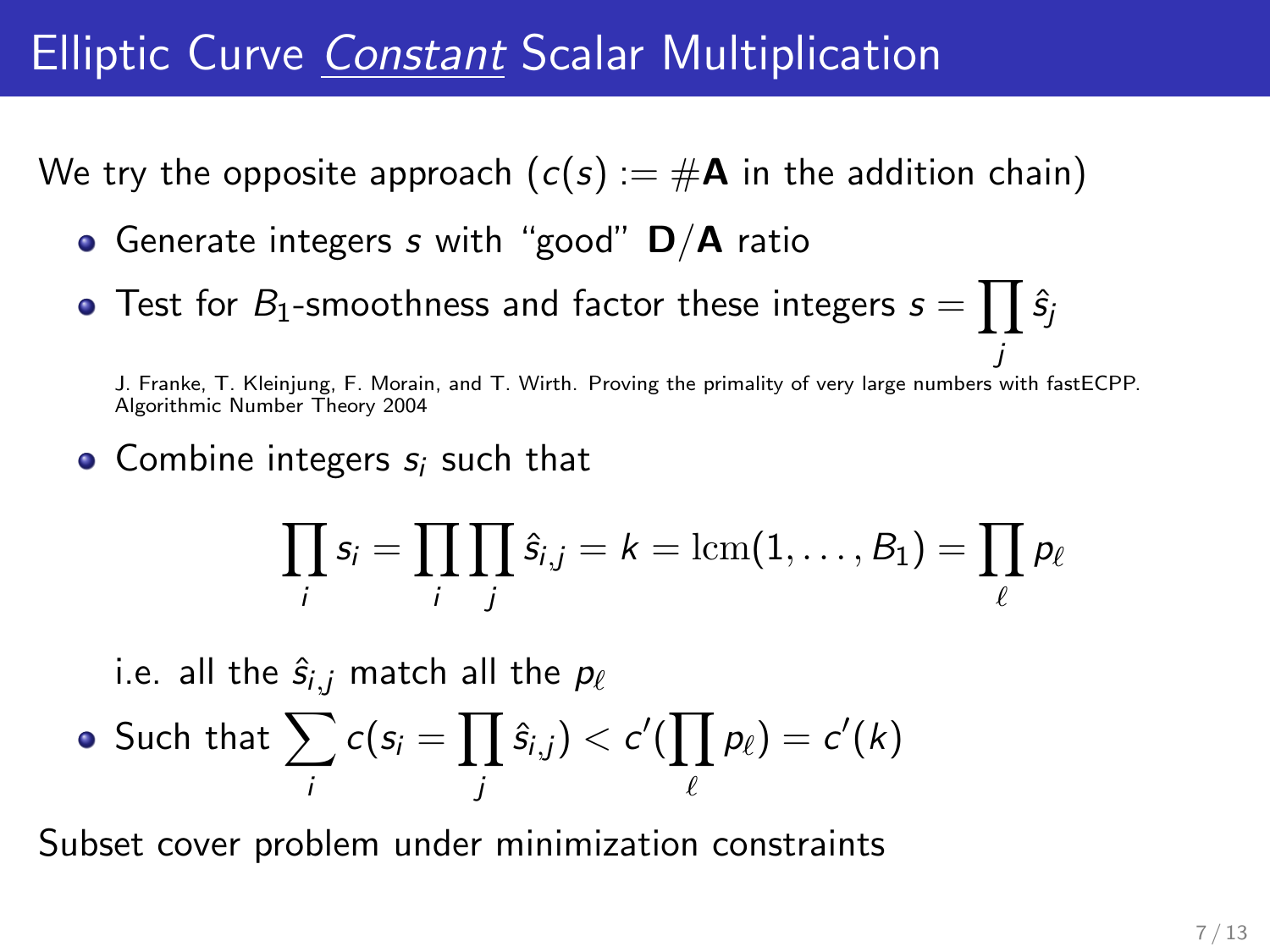Addition/subtraction chain resulting in s

$$
s=a_r,\ldots,a_1,a_0=1
$$

s.t. every  $a_i = a_j \pm a_k$  with  $0 \leq j, k < i$ .

|                           | No-storage | Low-Storage |
|---------------------------|------------|-------------|
| $\#$ integers $^{\prime}$ |            |             |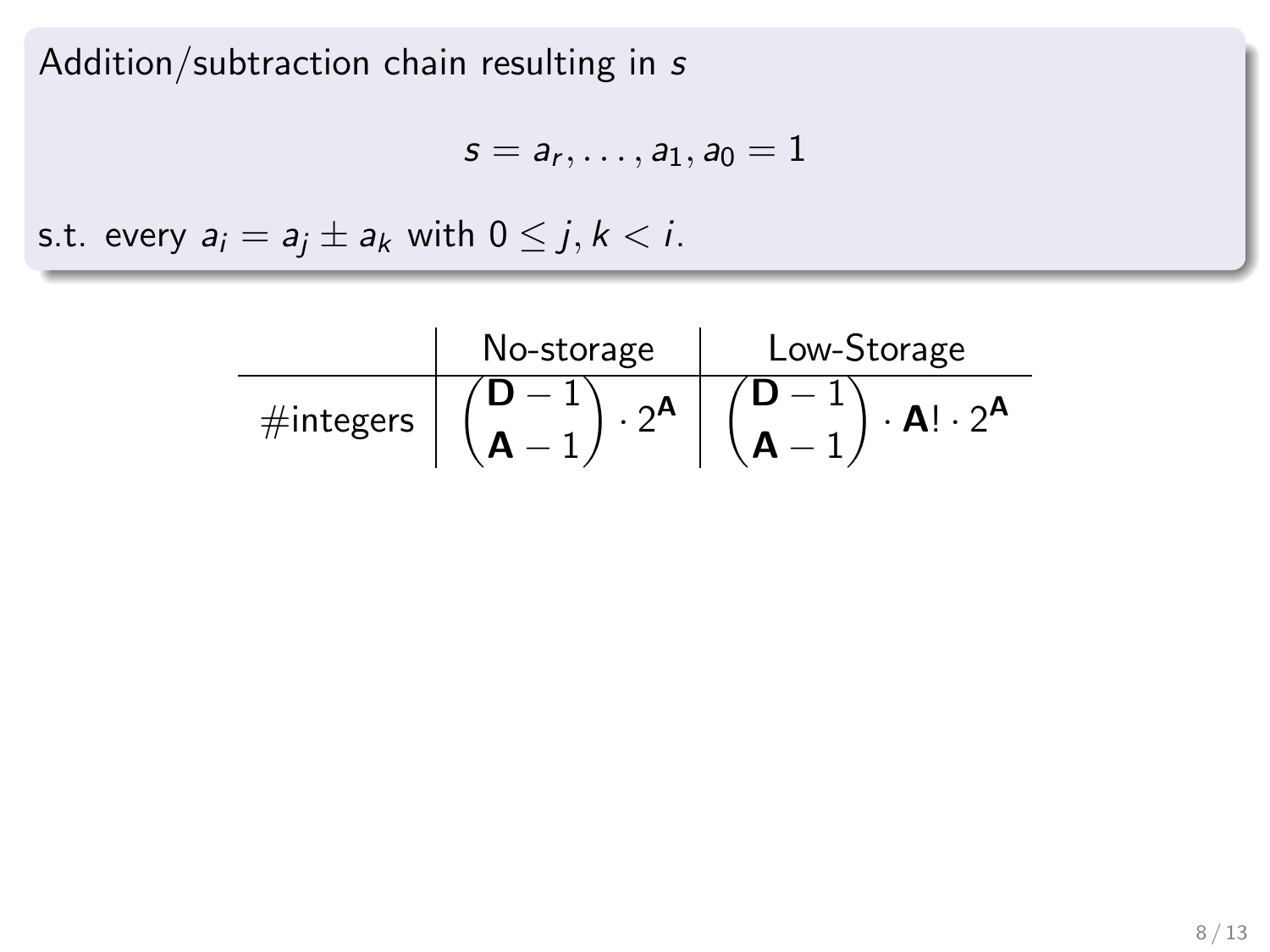Addition/subtraction chain resulting in s

$$
s=a_r,\ldots,a_1,a_0=1
$$

s.t. every  $a_i = a_i \pm a_k$  with  $0 \leq j, k < i$ .

|              | No-storage | Low-Storage    |
|--------------|------------|----------------|
| $#$ integers |            | $A! \cdot 2^A$ |

### Combining the smooth-integers

- Greedy approach (use good  $D/A$  ratios first)
- Selection process is randomized
- Score according to the size of the prime divisors
- Left-overs are done using brute-force

All technical details in our paper!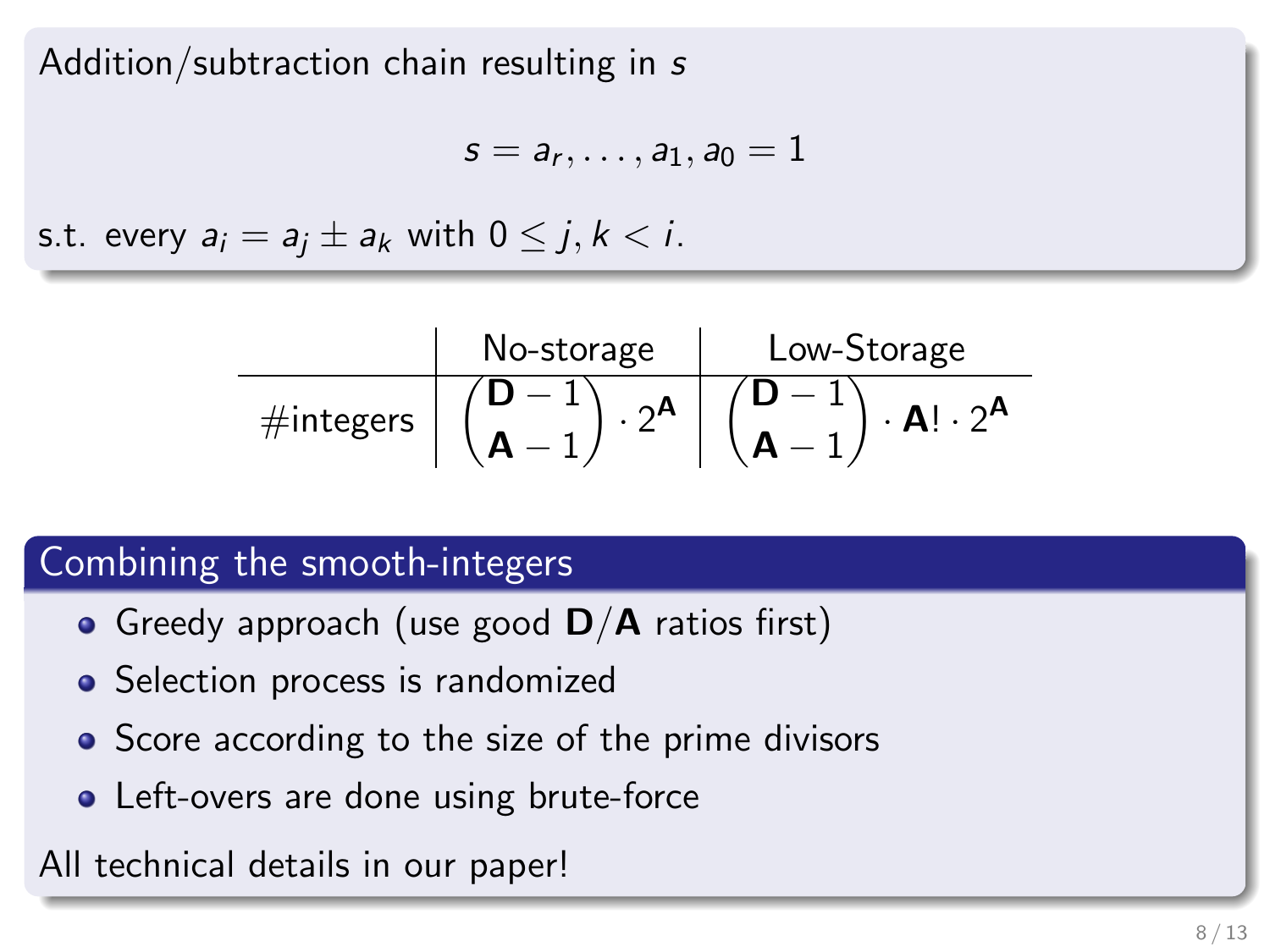# 2.9  $\cdot$   $10^9$ -smoothness testing

| No-storage setting |            |                       | Low-storage setting |             |                       |
|--------------------|------------|-----------------------|---------------------|-------------|-----------------------|
| A                  | D          | #ST                   | A                   | D           | $\#ST$                |
| $\mathbf{1}$       | $5 - 200$  | $3.920 \cdot 10^{2}$  | 1                   | $5 - 250$   | $4.920 \cdot 10^{2}$  |
| 2                  | $10 - 200$ | $7.946 \cdot 10^{4}$  | $\mathcal{P}$       | $10 - 250$  | $2.487 \cdot 10^5$    |
| 3                  | $15 - 200$ | $1.050 \cdot 10^7$    | 3                   | $15 - 250$  | $1.235 \cdot 10^8$    |
| 4                  | $20 - 200$ | $1.035 \cdot 10^{9}$  | 4                   | $20 - 250$  | $6.101 \cdot 10^{10}$ |
| 5                  | $25 - 200$ | $8.114 \cdot 10^{10}$ | 5                   | $25 - 158$  | $2.956 \cdot 10^{12}$ |
|                    |            |                       | 5                   | $159 - 220$ | $1.331 \cdot 10^{11}$ |
| 6                  | $30 - 173$ | $2.183 \cdot 10^{12}$ | 6                   | $60 - 176$  | $2.513 \cdot 10^{11}$ |
| 7                  | $35 - 84$  | $5.791 \cdot 10^{11}$ |                     |             |                       |
| Total              |            | $2.844 \cdot 10^{12}$ |                     |             | $3.403 \cdot 10^{12}$ |

 $2.9 \cdot 10^9$ -smoothness tests on our mini-cluster using 4.5 GB memory  $(5 \times 8$  Intel Xeon CPU E5430 2.66GHz) Results obtained in  $\approx$  18 months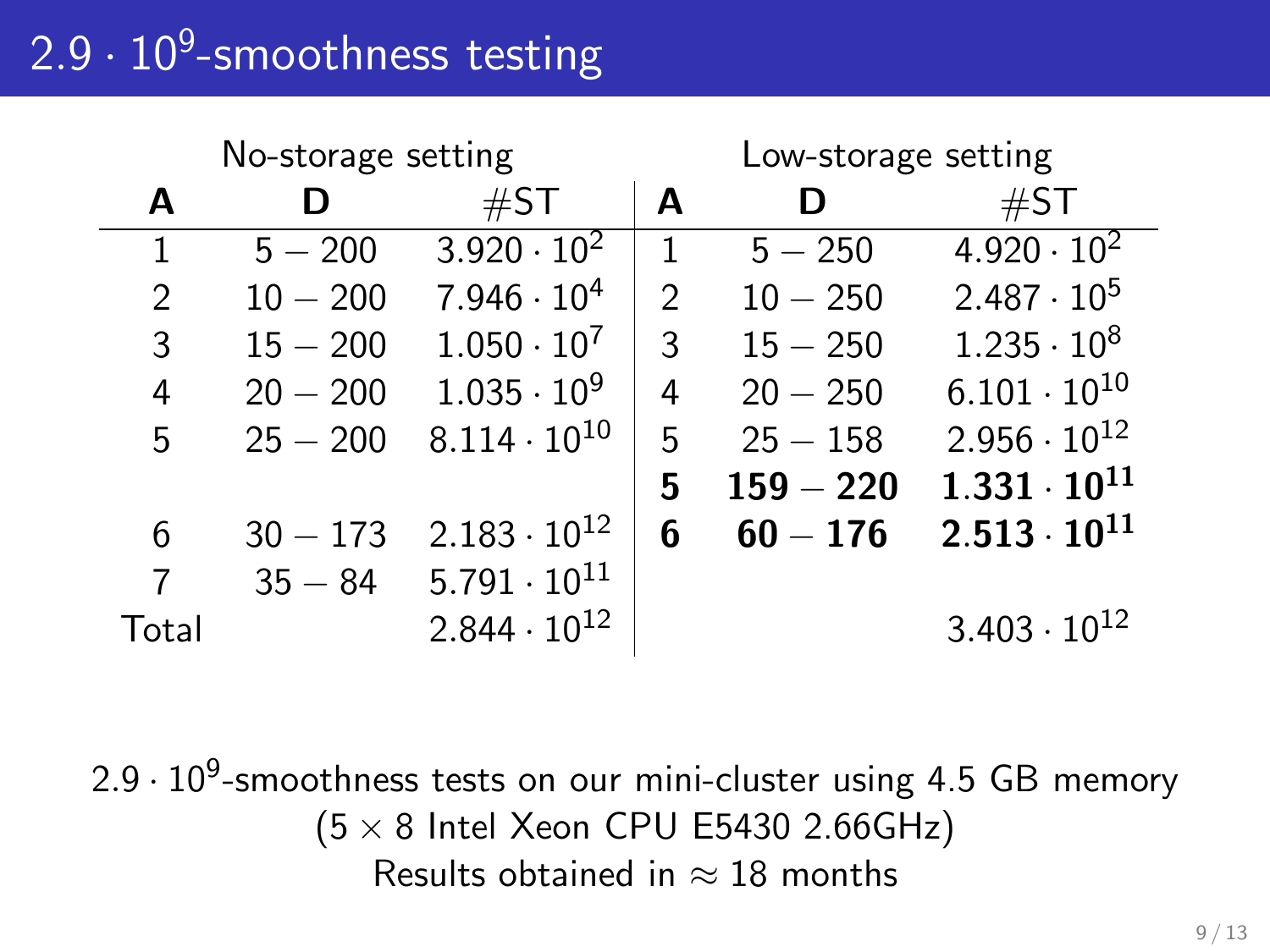| #D  | #A             | product                                                        | addition chain                                  |
|-----|----------------|----------------------------------------------------------------|-------------------------------------------------|
| 11  | 1              | 89.23                                                          | $S_0D^{11}$                                     |
| 14  | $\overline{2}$ | $197 \cdot 83$                                                 | $S_0D^5S_0D^9$                                  |
| 15  | $\overline{2}$ | $193 \cdot 191$                                                | $S_0D^{12}A_0D^3$                               |
| 15  | $\overline{2}$ | $199 \cdot 19 \cdot 13$                                        | $A_0D^{14}A_0D^1$                               |
| 18  | $\mathbf{1}$   | $109 \cdot 37 \cdot 13 \cdot 5$                                | $A_0D^{18}$                                     |
| 19  | $\overline{2}$ | $157 \cdot 53 \cdot 7 \cdot 3 \cdot 3$                         | $S_0 D^6 S_0 D^{13}$                            |
| 21  | 3              | $223 \cdot 137 \cdot 103$                                      | $A_0D^{10}A_0D^{10}A_0D^1$                      |
| 23  | 3              | $179 \cdot 149 \cdot 61 \cdot 5$                               | $S_0 D^{13} A_0 D^5 S_0 D^5$                    |
| 28  | 1              | $127 \cdot 113 \cdot 43 \cdot 29 \cdot 5 \cdot 3$              | $S_0D^{28}$                                     |
| 30  | 3              | $181 \cdot 173 \cdot 167 \cdot 11 \cdot 7 \cdot 3$             | $A_0D^{11}A_0D^{16}A_0D^3$                      |
| 33  | 5              | $211 \cdot 73 \cdot 67 \cdot 59 \cdot 47 \cdot 3$              | $S_0 D^6 A_0 D^2 A_0 D^{11} S_0 D^3 S_0 D^{11}$ |
| 36  | 4              | $241 \cdot 131 \cdot 101 \cdot 79 \cdot 31 \cdot 11$           | $A_0D^2A_0D^{16}A_0D^{16}A_0D^2$                |
| 41  | 4              | $233 \cdot 229 \cdot 163 \cdot 139 \cdot 107 \cdot 17$         | $S_0 D^9 S_0 D^4 S_0 D^{11} S_0 D^{17}$         |
| 49  | 5              | $251 \cdot 239 \cdot 227 \cdot 151 \cdot 97 \cdot 71 \cdot 41$ | $S_0 D^3 S_0 D^{29} A_0 D^4 A_0 D^8 A_0 D^5$    |
| 8   | 0              | $2^8$                                                          | $D^8$                                           |
| 361 | 38             | Total                                                          |                                                 |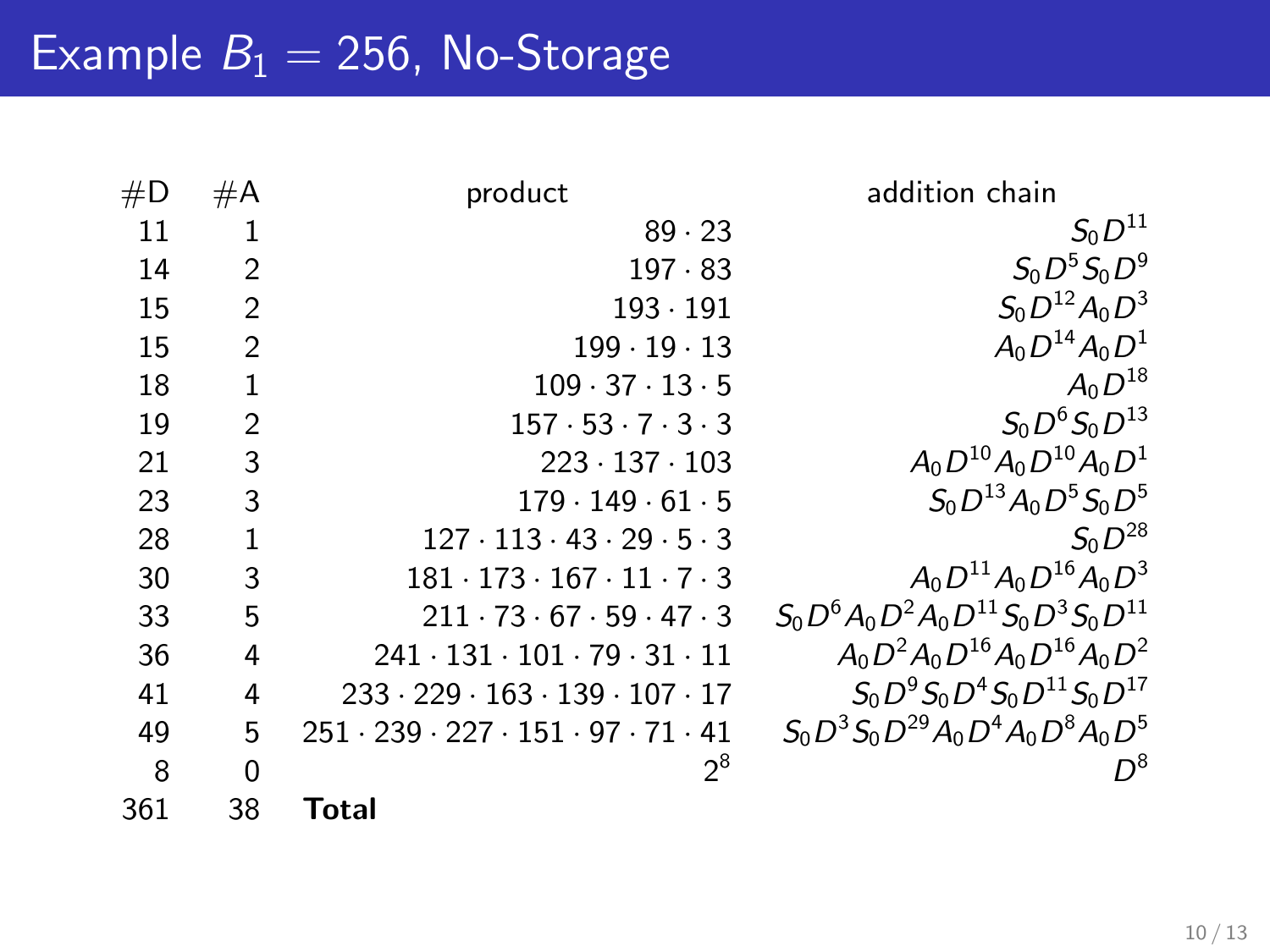Speedup

| B <sub>1</sub> |       | $\#\mathsf{M} + \#\mathsf{S}$ | speedup | $\#R$ | reduction |
|----------------|-------|-------------------------------|---------|-------|-----------|
| 256            | $[1]$ | 3074                          |         | 38    |           |
| No-storage     |       | 2844                          | 1.08    | 10    | 3.80      |
| Low-storage    |       | 2831                          | 1.09    | 22    | 1.73      |
| 512            | $[1]$ | 6 1 3 5                       |         | 62    |           |
| No-storage     |       | 5806                          | 1.06    | 10    | 6.20      |
| Low-storage    |       | 5740                          | 1.07    | 22    | 2.82      |
| 1024           | $[1]$ | 12036                         |         | 134   |           |
| No-storage     |       | 11508                         | 1.05    | 10    | 13.40     |
| Low-storage    |       | 11 375                        | 1.06    | 22    | 6.09      |
| 8192           | [1]   | 93040                         |         | 550   |           |
| No-storage     |       | 91074                         | 1.02    | 10    | 55.00     |
| Low-storage    |       | 89991                         | 1.03    | 22    | 25.00     |

[1] Starfish on Strike, D. J. Bernstein, P. Birkner, T. Lange, Latincrypt 2010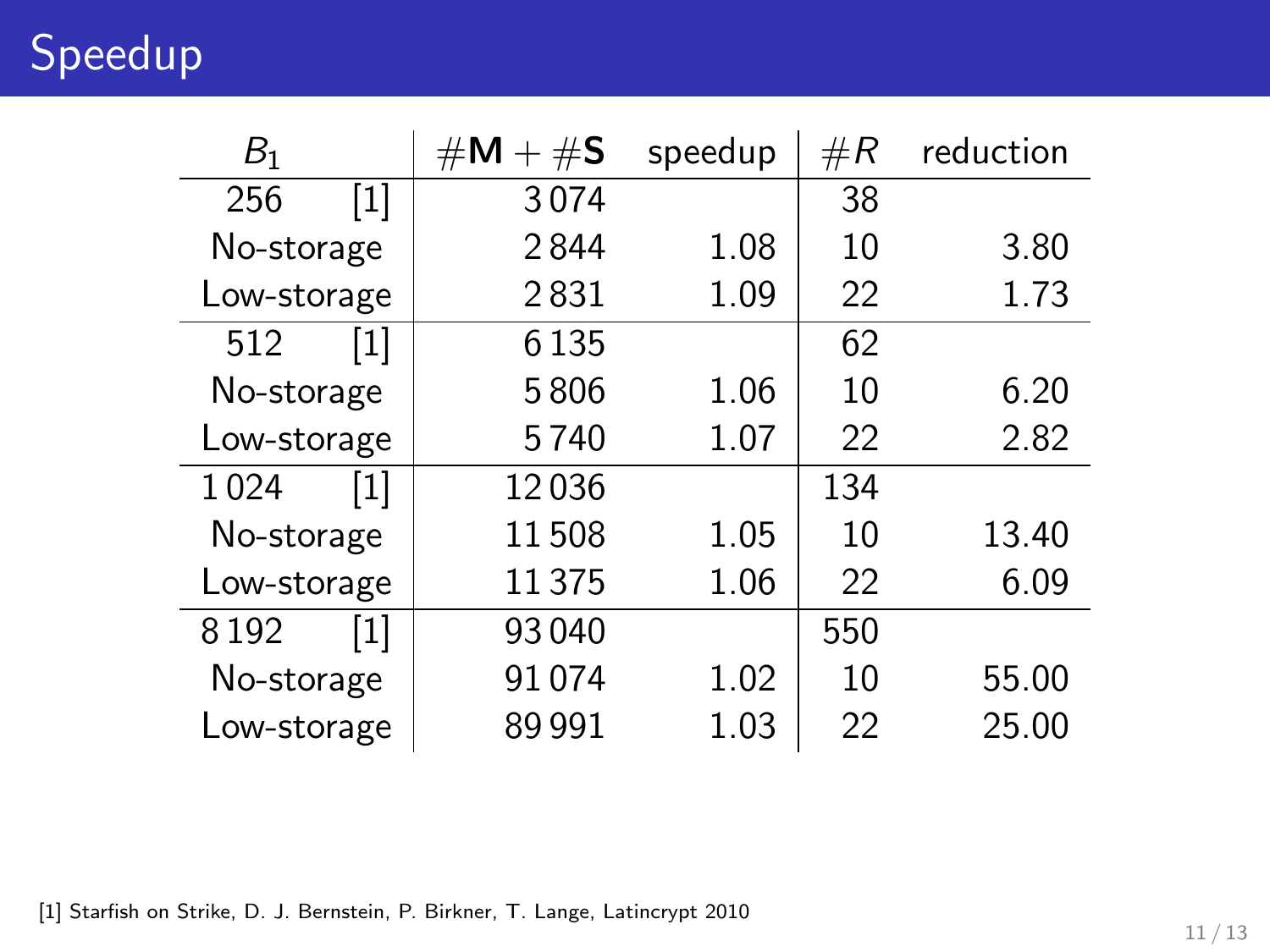Speedup

| B <sub>1</sub> |       | $\#\mathsf{M} + \#\mathsf{S}$ | speedup | $\#R$ | reduction |
|----------------|-------|-------------------------------|---------|-------|-----------|
| 256            | $[1]$ | 3074                          |         | 38    |           |
| No-storage     |       | 2844                          | 1.08    | 10    | 3.80      |
| Low-storage    |       | 2831                          | 1.09    | 22    | 1.73      |
| 512            | $[1]$ | 6 1 3 5                       |         | 62    |           |
| No-storage     |       | 5806                          | 1.06    | 10    | 6.20      |
| Low-storage    |       | 5740                          | 1.07    | 22    | 2.82      |
| 1024           | $[1]$ | 12036                         |         | 134   |           |
| No-storage     |       | 11508                         | 1.05    | 10    | 13.40     |
| Low-storage    |       | 11 375                        | 1.06    | 22    | 6.09      |
| 8192           | [1]   | 93040                         |         | 550   |           |
| No-storage     |       | 91074                         | 1.02    | 10    | 55.00     |
| Low-storage    |       | 89991                         | 1.03    | 22    | 25.00     |

This does not take the memory overhead into account... We expect a higher speedup in practice!

[1] Starfish on Strike, D. J. Bernstein, P. Birkner, T. Lange, Latincrypt 2010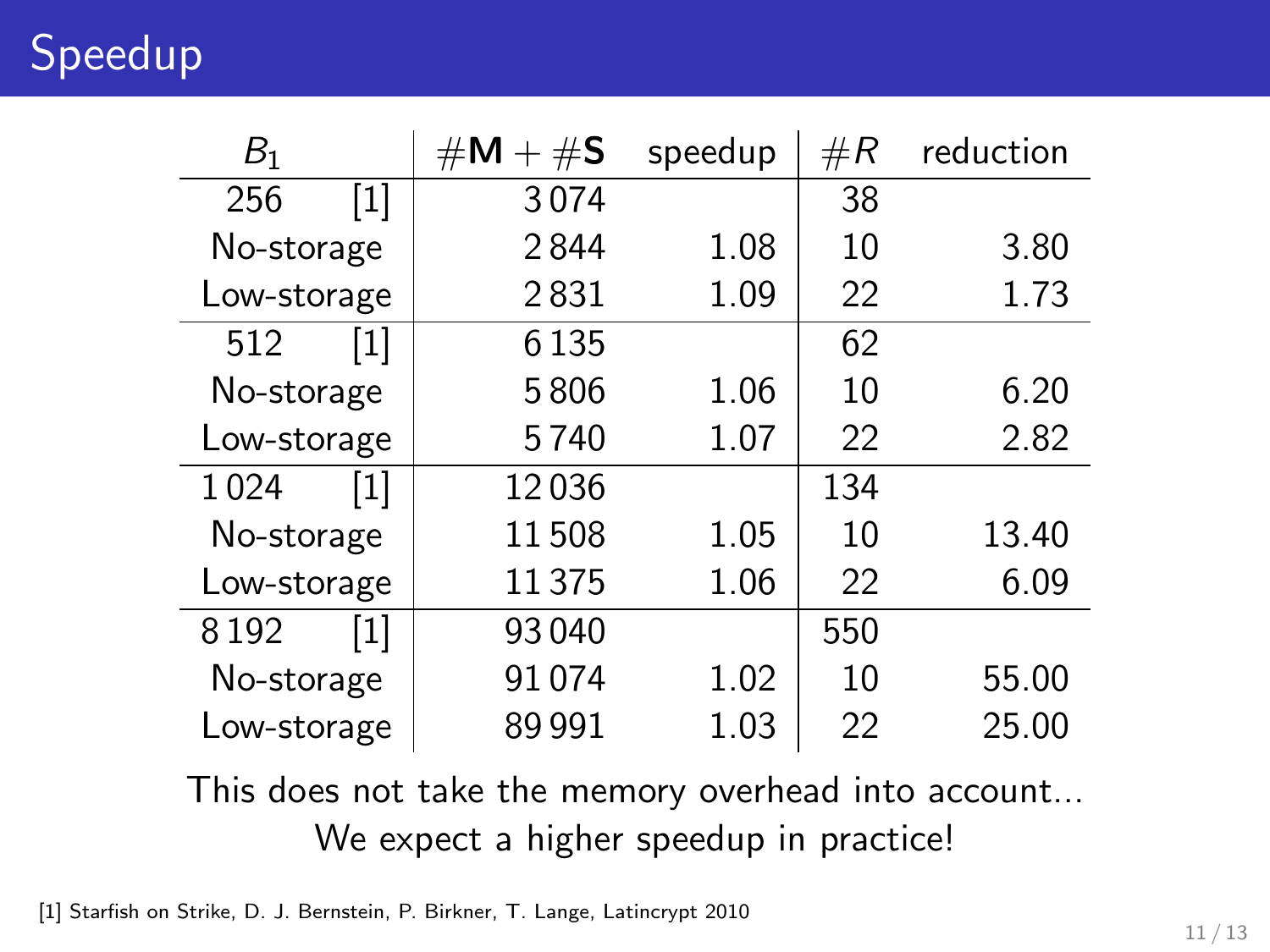## Performance Comparison, 192-bit moduli

| performance (#curves), $B_1 = 960$           | performance |                       |       |
|----------------------------------------------|-------------|-----------------------|-------|
|                                              |             | $(1/sec)$ $(1/\$100)$ | ratio |
|                                              |             |                       |       |
| $\left[ \text{Intel } 7 \right]$ [gnfslinux] | 13661       | 4554                  |       |
| Intel i7 [EECM]                              | 8677        | 2892                  |       |
| V4SX35-10 [FPL'10]                           | 3586        | 766                   |       |
| V4SX25-10 [FCCM'07]                          | 7910        | 2654                  |       |
|                                              |             |                       |       |
| performance (#curves), $B_1 = 8192$          |             |                       |       |
| GTX 295 [SHARCS'09]                          | 5895        |                       |       |
|                                              |             |                       |       |
|                                              |             |                       |       |
|                                              |             |                       |       |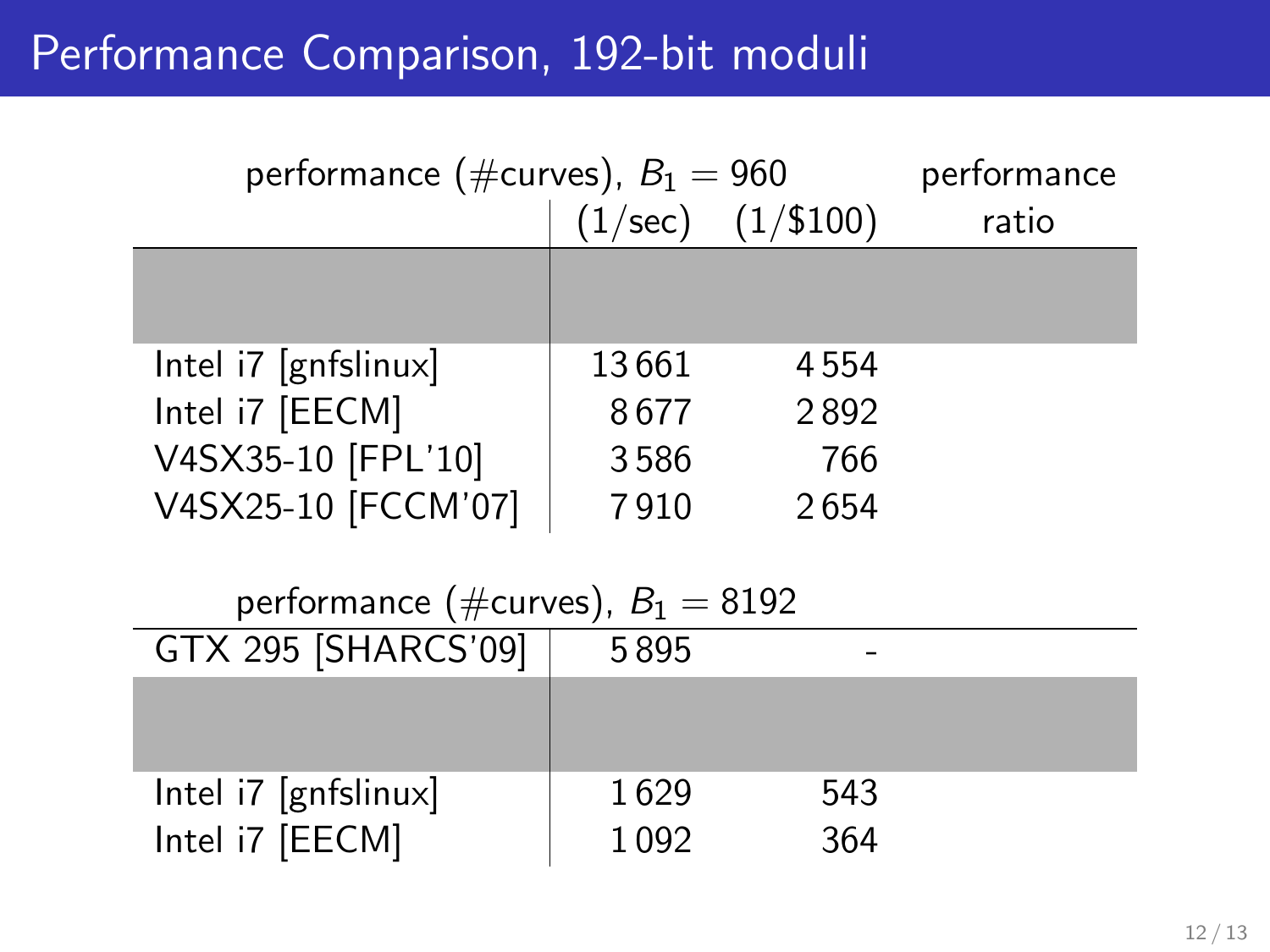## Performance Comparison, 192-bit moduli

| performance (#curves), $B_1 = 960$ | performance |             |       |
|------------------------------------|-------------|-------------|-------|
|                                    | (1/sec)     | $(1/\$100)$ | ratio |
| GTX 580, no-storage                | 171486      | 42872       | 1.00  |
| Intel i7 [gnfslinux]               | 13661       | 4554        | 9.41  |
| Intel i7 [EECM]                    | 8677        | 2892        | 14.82 |
| V4SX35-10 [FPL'10]                 | 3586        | 766         | 55.97 |
| V4SX25-10 [FCCM'07]                | 7910        | 2654        | 16.15 |

| performance (#curves), $B_1 = 8192$ |       |      |       |  |  |
|-------------------------------------|-------|------|-------|--|--|
| GTX 295 [SHARCS'09]                 | 5895  |      |       |  |  |
| GTX 580, no-storage                 | 19869 | 4967 | 1.00  |  |  |
| Intel i7 [gnfslinux]                | 1629  | 543  | 9.15  |  |  |
| Intel i7 [EECM]                     | 1092  | 364  | 13.65 |  |  |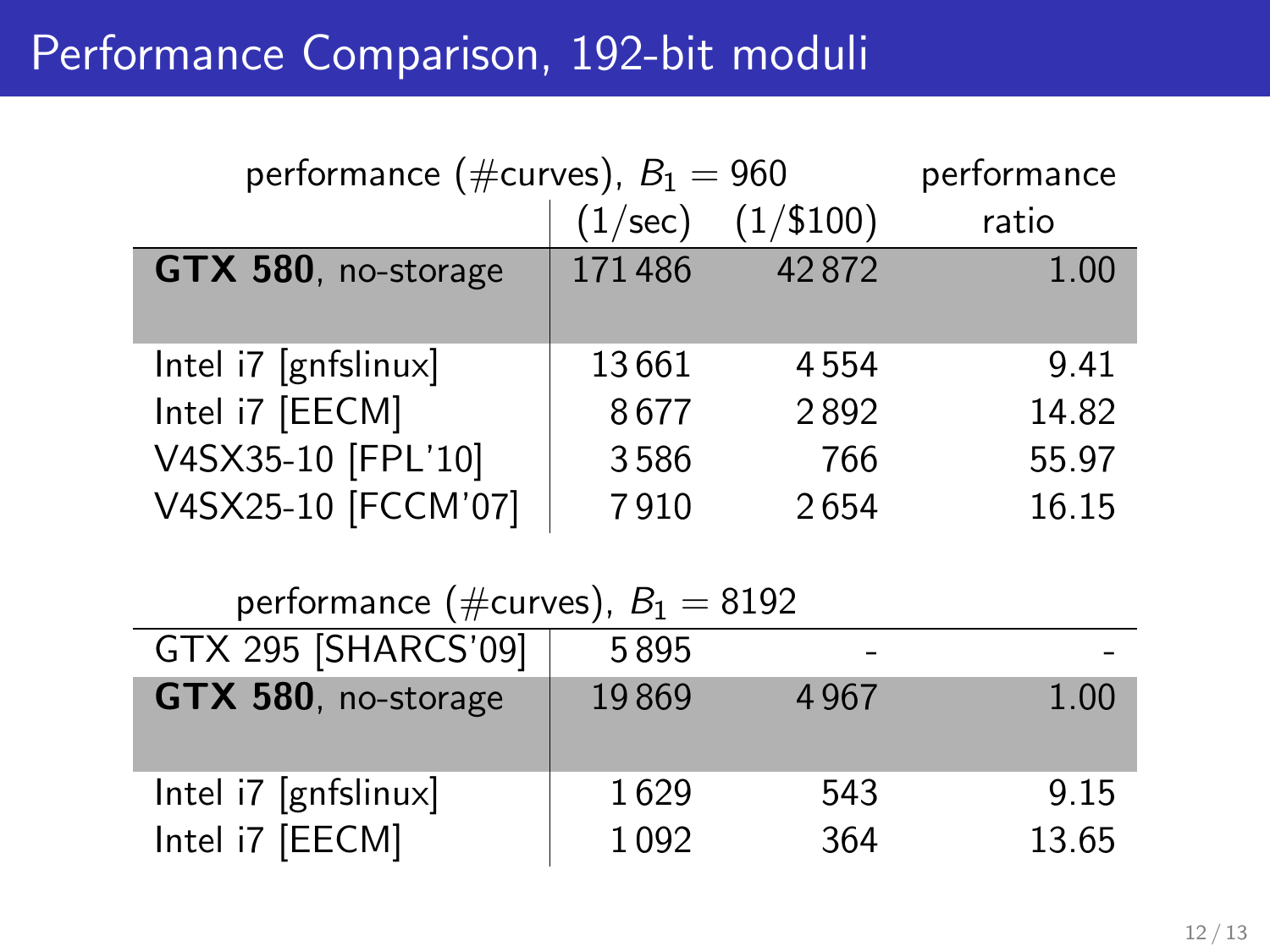## Performance Comparison, 192-bit moduli

| performance (#curves), $B_1 = 960$ | performance      |             |       |
|------------------------------------|------------------|-------------|-------|
|                                    | $(1/\text{sec})$ | $(1/\$100)$ | ratio |
| GTX 580, no-storage                | 171486           | 42872       | 1.00  |
| GTX 580, windowing                 | 79170            | 19793       | 2.17  |
| Intel i7 [gnfslinux]               | 13661            | 4554        | 9.41  |
| Intel i7 [EECM]                    | 8677             | 2892        | 14.82 |
| V4SX35-10 [FPL'10]                 | 3586             | 766         | 55.97 |
| V4SX25-10 [FCCM'07]                | 7910             | 2654        | 16.15 |

| performance (#curves), $B_1 = 8192$ |         |      |       |
|-------------------------------------|---------|------|-------|
| GTX 295 [SHARCS'09]                 | 5895    |      |       |
| GTX 580, no-storage                 | 19869   | 4967 | 1.00  |
| GTX 580, windowing                  | 9 1 0 6 | 2277 | 2.18  |
| Intel i7 [gnfslinux]                | 1629    | 543  | 9.15  |
| Intel i7 [EECM]                     | 1092    | 364  | 13.65 |